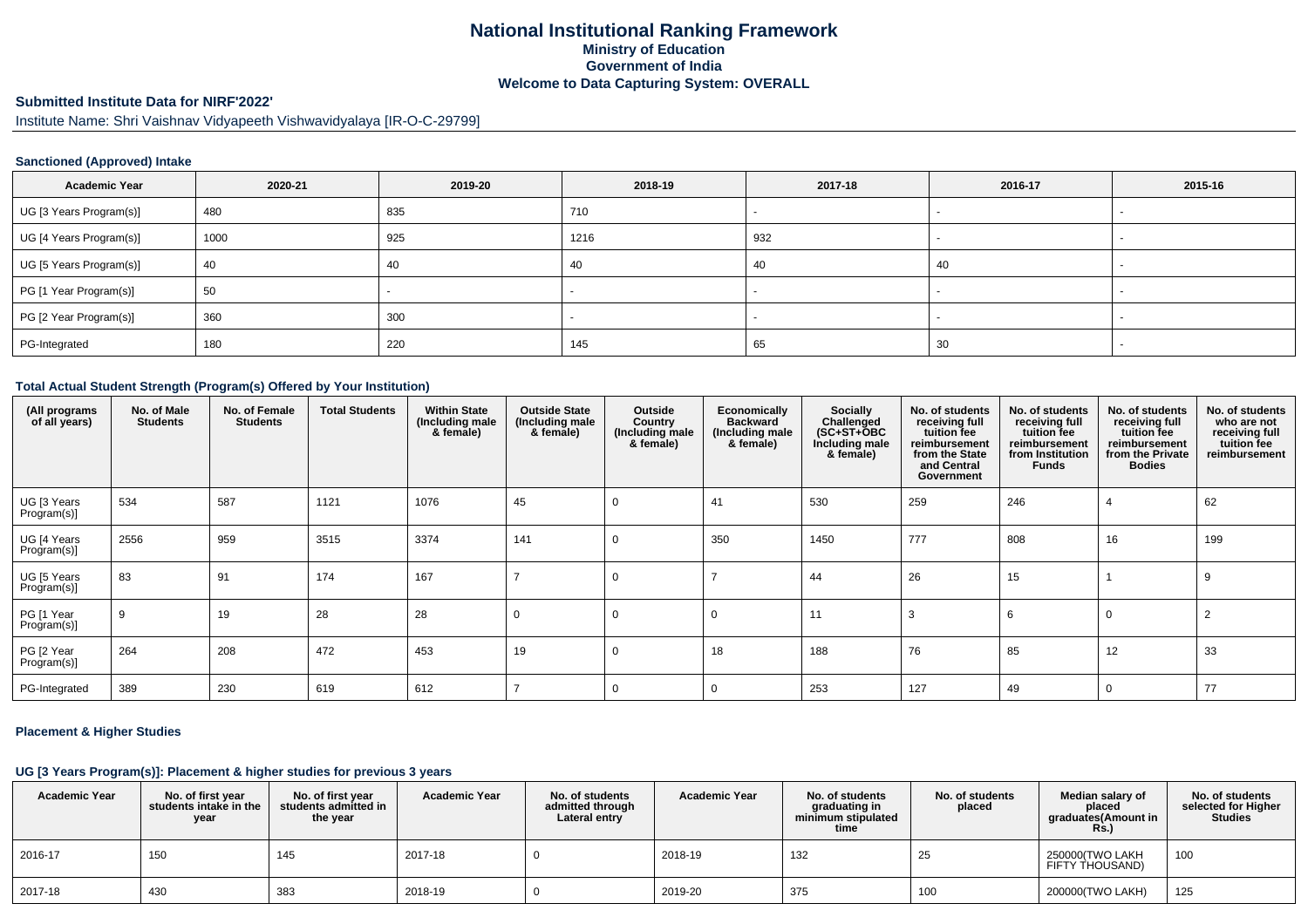| 2018-19 | 710 | $\overline{A}$ | 2019-20 |  | 2020-21 | 362 |  | 00/TWO LAKH<br>220000(<br>TWENTY<br>THOUSAND) | 302 |
|---------|-----|----------------|---------|--|---------|-----|--|-----------------------------------------------|-----|
|---------|-----|----------------|---------|--|---------|-----|--|-----------------------------------------------|-----|

## **UG [4 Years Program(s)]: Placement & higher studies for previous 3 years**

| <b>Academic Year</b> | No. of first year<br>students intake in the<br>year | No. of first year<br>students admitted in<br>the year | <b>Academic Year</b> | No. of students<br>admitted through<br>Lateral entry | <b>Academic Year</b> | No. of students<br>graduating in<br>minimum stipulated<br>time | No. of students<br>placed | Median salary of<br>placed<br>graduates(Amount in<br><b>Rs.)</b> | No. of students<br>selected for Higher<br><b>Studies</b> |
|----------------------|-----------------------------------------------------|-------------------------------------------------------|----------------------|------------------------------------------------------|----------------------|----------------------------------------------------------------|---------------------------|------------------------------------------------------------------|----------------------------------------------------------|
| 2015-16              | 840                                                 | 720                                                   | 2016-17              | 58                                                   | 2018-19              | 630                                                            | 494                       | 300000(THREE LAKH)                                               | -35                                                      |
| 2016-17              | 1188                                                | 862                                                   | 2017-18              | 42                                                   | 2019-20              | 642                                                            | 454                       | 350000(THREE LAKH<br>FIFTY THOUSAND)                             | 30                                                       |
| 2017-18              | 932                                                 | 810                                                   | 2018-19              | 32                                                   | 2020-21              | 761                                                            | 443                       | 350000(THREE LAKH<br>FIFTY THOUSAND)                             | 45                                                       |

## **UG [5 Years Program(s)]: Placement & higher studies for previous 3 years**

| <b>Academic Year</b> | No. of first year<br>students intake in the<br>year | No. of first vear<br>students admitted in<br>the year | <b>Academic Year</b> | No. of students<br>admitted through<br>Lateral entry | <b>Academic Year</b> | No. of students<br>graduating in<br>minimum stipulated<br>time | No. of students<br>placed | Median salary of<br>placed<br>graduates(Amount in<br><b>Rs.</b> ) | No. of students<br>selected for Higher<br><b>Studies</b> |
|----------------------|-----------------------------------------------------|-------------------------------------------------------|----------------------|------------------------------------------------------|----------------------|----------------------------------------------------------------|---------------------------|-------------------------------------------------------------------|----------------------------------------------------------|
| 2014-15              |                                                     |                                                       | 2015-16              |                                                      | 2018-19              |                                                                |                           | O(Zero)                                                           |                                                          |
| 2015-16              |                                                     |                                                       | 2016-17              |                                                      | 2019-20              |                                                                |                           | O(Zero)                                                           |                                                          |
| 2016-17              | 40                                                  | 30                                                    | 2017-18              |                                                      | 2020-21              | 30                                                             | 19                        | 350000(THREE LAKH<br>FIFTY THOUSAND)                              |                                                          |

# **PG [1 Years Program(s)]: Placement & higher studies for previous 3 years**

| <b>Academic Year</b> | No. of first year<br>students intake in the<br>year | No. of first year<br>students admitted in<br>the year | <b>Academic Year</b> | No. of students graduating in minimum<br>stipulated time | No. of students<br>placed | Median salary of<br>placed<br>graduates(Amount in<br><b>Rs.)</b> | No. of students<br>selected for Higher<br><b>Studies</b> |
|----------------------|-----------------------------------------------------|-------------------------------------------------------|----------------------|----------------------------------------------------------|---------------------------|------------------------------------------------------------------|----------------------------------------------------------|
| 2018-19              |                                                     |                                                       | 2018-19              |                                                          |                           | O(Zero)                                                          |                                                          |
| 2019-20              |                                                     |                                                       | 2019-20              |                                                          |                           | O(Zero)                                                          |                                                          |
| 2020-21              | 50                                                  | 28                                                    | 2020-21              | 28                                                       | 10                        | 2800000(TWO LAKH<br>EIGHTY THOUSAND)                             |                                                          |

## **PG [2 Years Program(s)]: Placement & higher studies for previous 3 years**

| <b>Academic Year</b> | No. of first year<br>students intake in the<br>year | No. of first year<br>students admitted in<br>the year | <b>Academic Year</b> | No. of students graduating in minimum<br>stipulated time | No. of students<br>placed | Median salary of<br>placed<br>graduates(Amount in<br><b>Rs.)</b> | No. of students<br>selected for Higher<br><b>Studies</b> |
|----------------------|-----------------------------------------------------|-------------------------------------------------------|----------------------|----------------------------------------------------------|---------------------------|------------------------------------------------------------------|----------------------------------------------------------|
| 2017-18              | 250                                                 | 109                                                   | 2018-19              | 105                                                      | 27                        | 300000(THREE LAKH)   23                                          |                                                          |
| 2018-19              | 285                                                 | 214                                                   | 2019-20              | 207                                                      | 45                        | 320000(THREE LAKH<br>TWENTY<br>THOUSAND)                         | 34                                                       |
| 2019-20              | 300                                                 | 201                                                   | 2020-21              | 201                                                      | 88                        | 350000(THREE LAKH<br>FIFTY THOUSAND)                             | 82                                                       |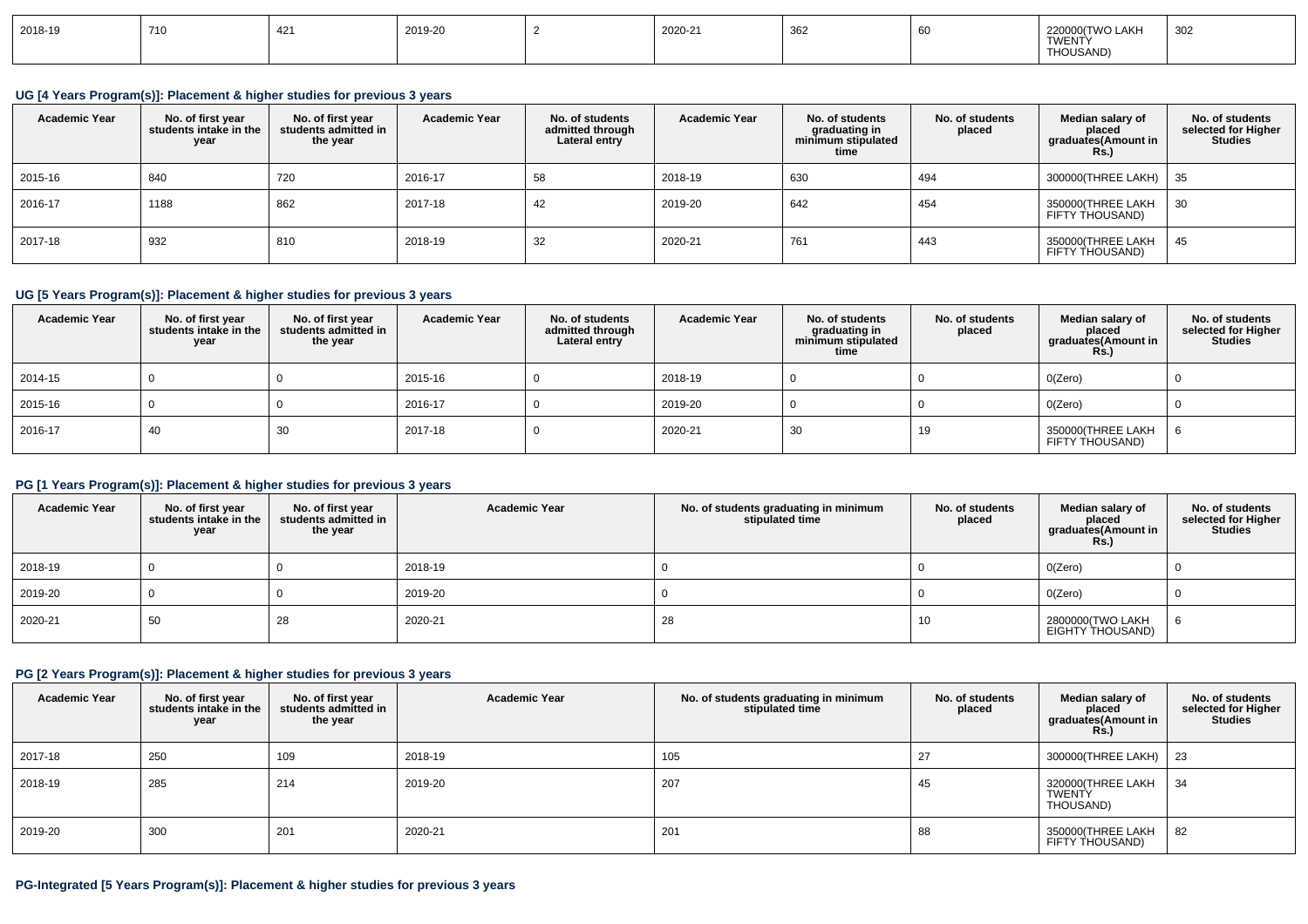| <b>Academic Year</b> | No. of first year<br>students intake in the<br>year | No. of first vear<br>students admitted in<br>the year | <b>Academic Year</b> | No. of students graduating in minimum<br>stipulated time | No. of students<br>placed | Median salary of<br>placed<br>graduates(Amount in<br><b>Rs.)</b> | No. of students<br>selected for Higher<br><b>Studies</b> |
|----------------------|-----------------------------------------------------|-------------------------------------------------------|----------------------|----------------------------------------------------------|---------------------------|------------------------------------------------------------------|----------------------------------------------------------|
| 2014-15              |                                                     |                                                       | 2018-19              |                                                          |                           | O(Zero)                                                          |                                                          |
| 2015-16              |                                                     |                                                       | 2019-20              |                                                          |                           | O(Zero)                                                          |                                                          |
| 2016-17              | 30                                                  | 26                                                    | 2020-21              | 26                                                       | 18                        | 350000(THREE LAKH<br>FIFTY THOUSAND)                             |                                                          |

## **Ph.D Student Details**

| Ph.D (Student pursuing doctoral program till 2020-21 Students admitted in the academic year 2020-21 should not be entered here.) |                                                                                                                                  |                                                            |          |  |  |  |  |
|----------------------------------------------------------------------------------------------------------------------------------|----------------------------------------------------------------------------------------------------------------------------------|------------------------------------------------------------|----------|--|--|--|--|
|                                                                                                                                  | <b>Total Students</b>                                                                                                            |                                                            |          |  |  |  |  |
| Full Time                                                                                                                        |                                                                                                                                  | 174                                                        |          |  |  |  |  |
| Part Time                                                                                                                        |                                                                                                                                  | 0                                                          |          |  |  |  |  |
|                                                                                                                                  |                                                                                                                                  | No. of Ph.D students graduated (including Integrated Ph.D) |          |  |  |  |  |
|                                                                                                                                  | 2020-21                                                                                                                          | 2019-20                                                    | 2018-19  |  |  |  |  |
| Full Time                                                                                                                        | 12                                                                                                                               |                                                            |          |  |  |  |  |
| Part Time                                                                                                                        |                                                                                                                                  | $\Omega$                                                   |          |  |  |  |  |
|                                                                                                                                  | PG (Student pursuing MD/MS/DNB program till 2020-21 Students admitted in the academic year 2021 - 22 should not be entered here) |                                                            |          |  |  |  |  |
|                                                                                                                                  | Number of students pursuing PG (MD/MS/DNB) program                                                                               |                                                            | $\bf{0}$ |  |  |  |  |
| No. of students Graduating in PG (MD/MS/DNB) program                                                                             |                                                                                                                                  |                                                            |          |  |  |  |  |
| 2020-21                                                                                                                          | 2019-20<br>2018-19                                                                                                               |                                                            |          |  |  |  |  |
| $\mathbf 0$                                                                                                                      |                                                                                                                                  |                                                            |          |  |  |  |  |

## **Online Education**

| 1. Does all programs/courses were completed on time.                                            |                                                                                       | Yes                                                                                                                                        |                                                |  |  |  |
|-------------------------------------------------------------------------------------------------|---------------------------------------------------------------------------------------|--------------------------------------------------------------------------------------------------------------------------------------------|------------------------------------------------|--|--|--|
| 2. Measures taken to complete the syllabus of courses and programs.                             |                                                                                       | Students were given online support to better understand the course/topics and special sessions for problem-solving were also<br>conducted. |                                                |  |  |  |
| 3. The period of delay in completion of syllabus (in months).                                   |                                                                                       |                                                                                                                                            |                                                |  |  |  |
| 4. The period of delay in conducting exams (in months).                                         |                                                                                       |                                                                                                                                            |                                                |  |  |  |
| <b>Portal Name</b>                                                                              | No. of students offered online courses which have credit<br>transferred to transcript | Total no, of online courses which have credit transferred<br>to the transcript                                                             | Total no. of credits transferred to transcript |  |  |  |
| Swayam                                                                                          |                                                                                       |                                                                                                                                            |                                                |  |  |  |
| 5. No. of courses developed and available online on Swayam platform by your institution faculty |                                                                                       |                                                                                                                                            |                                                |  |  |  |

# **Financial Resources: Utilised Amount for the Capital expenditure for previous 3 years**

| <b>Academic Year</b> | 2020-21                | 2019-20                | 2018-19                |
|----------------------|------------------------|------------------------|------------------------|
|                      | <b>Utilised Amount</b> | <b>Utilised Amount</b> | <b>Utilised Amount</b> |
|                      |                        |                        |                        |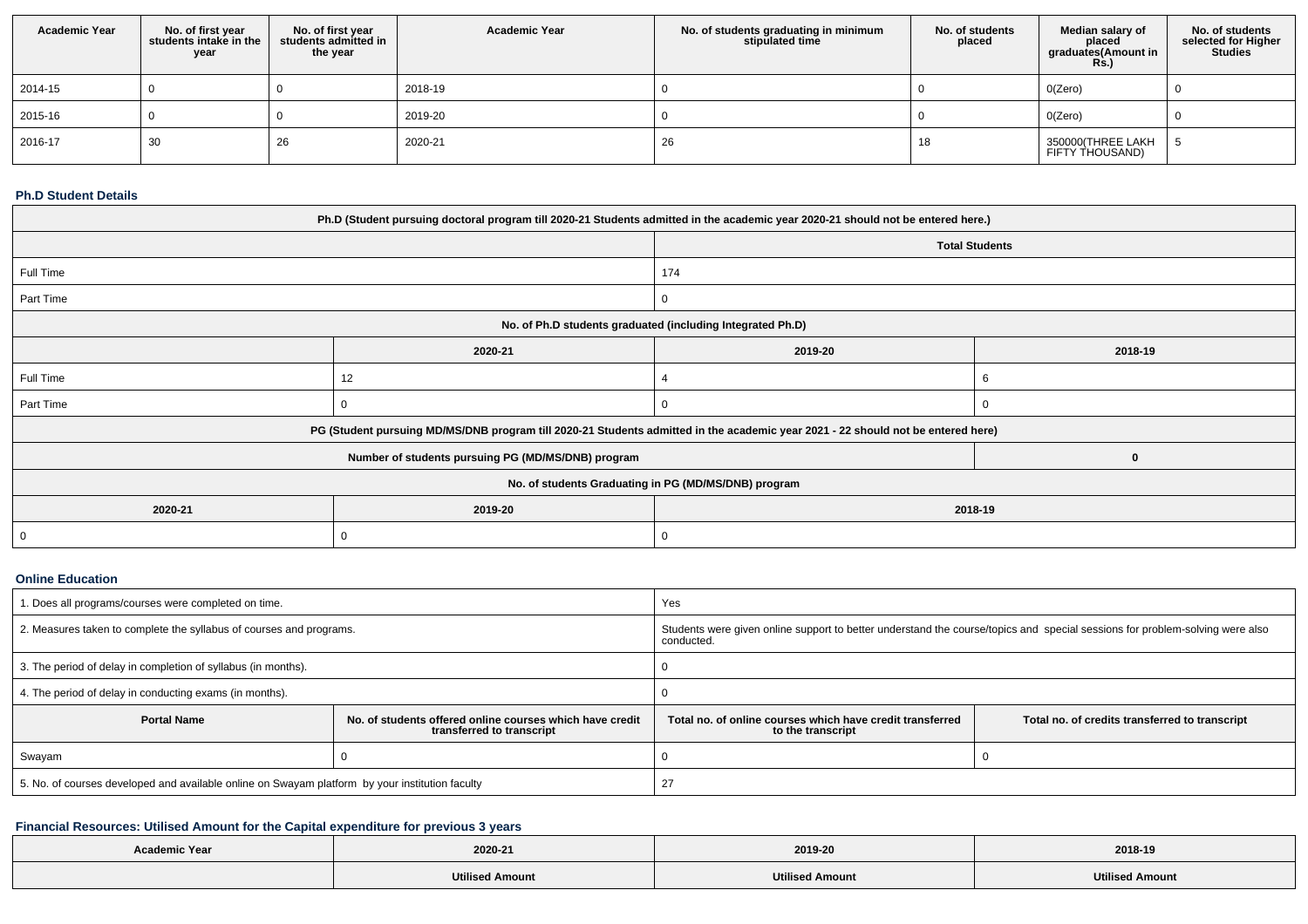| Annual Capital Expenditure on Academic Activities and Resources (excluding expenditure on buildings) |                                                |                                                  |                                                |  |  |  |  |
|------------------------------------------------------------------------------------------------------|------------------------------------------------|--------------------------------------------------|------------------------------------------------|--|--|--|--|
| Library                                                                                              | 1914865 (NINETEEN LAKH FOURTEEN THOUSAND EIGHT | 3378664 (THIRTY THREE LAKH SEVENTY EIGHT         | 4286349 (FORTY TWO LAKH EIGHTY SIX THOUSAND    |  |  |  |  |
|                                                                                                      | HUNDRED SIXTY FIVE)                            | THOUSAND SIX HUNDRED SIXTY FOUR)                 | THREE HUNDRED FOURTY NINE)                     |  |  |  |  |
| New Equipment for Laboratories                                                                       | 10848229 (ONE CRORE EIGHT LAKH FORTY EIGHT     | 7977665 (SEVENTY NINE LAKH SEVENTY SEVEN         | 12714249 (ONE CRORE TWENTY SEVEN LAKH FOURTEEN |  |  |  |  |
|                                                                                                      | THOUSAND TWO HUNDRED TWENTY NINE)              | THOUSAND SIX HUNDRED SIXTY FIVE)                 | THOUSAND TWO HUNDRED FORTY NINE)               |  |  |  |  |
| <b>Engineering Workshops</b>                                                                         | 301588 (THREE LAKH ONE THOUSAND FIVE HUNDRED   | 1198962 (ELEVEN LAKH NINTY EIGHT THOUSAND NINE   | 1078829 (TEN LAKH SEVENTY EIGHT THOUSAND EIGHT |  |  |  |  |
|                                                                                                      | EIGHTY EIGHT)                                  | HUNDRED SIXTY TWO)                               | HUNDRED TWENTY NINE)                           |  |  |  |  |
| Other expenditure on creation of Capital Assets (excluding                                           | 13060998 (ONE CRORE THIRTY LAKH SIXTY THOUSAND | 15677475 (ONE CRORE FIFTY SIX LAKH SEVENTY SEVEN | 17530909 (ONE CRORE SEVENTY FIVE LAKH THIRTY   |  |  |  |  |
| expenditure on Land and Building)                                                                    | NINE HUNDRED NINTY EIGHT)                      | THOUSAND FOUR HUNDRED SEVENTY FIVE)              | THOUSAND NINE HUNDRED NINE)                    |  |  |  |  |

## **Financial Resources: Utilised Amount for the Operational expenditure for previous 3 years**

| <b>Academic Year</b>                                                                                                               | 2020-21                                         | 2019-20                                     | 2018-19                                         |  |
|------------------------------------------------------------------------------------------------------------------------------------|-------------------------------------------------|---------------------------------------------|-------------------------------------------------|--|
|                                                                                                                                    | <b>Utilised Amount</b>                          | <b>Utilised Amount</b>                      | <b>Utilised Amount</b>                          |  |
|                                                                                                                                    |                                                 | <b>Annual Operational Expenditure</b>       |                                                 |  |
| Salaries (Teaching and Non Teaching staff)                                                                                         | 221705771 (TWENTY TWO CRORE SEVENTEEN LAKH FIVE | 220560449 (TWENTY TWO CRORE FIVE LAKH SIXTY | 180984233 (EIGHTEEN CRORE NINE LAKH EIGHTY FOUR |  |
|                                                                                                                                    | THOUSAND SEVEN HUNDRED SEVENTY ONE)             | THOUSAND FOUR HUNDRED FORTY NINE)           | LAKH TWO HUNDRED THIRTY THREE)                  |  |
| Maintenance of Academic Infrastructure or consumables and                                                                          | 903246 (NINE LAKH THREE THOUSAND TWO HUNDRED    |                                             | 23434659 (TWO CRORE THIRTY FOUR LAKH THIRTY     |  |
| other running expenditures (excluding maintenance of hostels<br>and allied services, rent of the building, depreciation cost, etc) | FORTY SIX)                                      |                                             | FOUR THOUSAND SIX HUNDRED FIFTY NINE)           |  |
| Seminars/Conferences/Workshops                                                                                                     | 197074 (ONE LAKH NINTY SEVEN THOUSAND SEVENTY   | 11521360 (ONE CRORE FIFTEEN LAKH TWENTY ONE | 2321810 (TWENTY THREE LAKH TWENTY ONE           |  |
|                                                                                                                                    | FOUR)                                           | THOUSAND THREE HUNDRED SIXTY)               | THOUSAND EIGHT HUNDRED TEN)                     |  |

#### **IPR**

| .<br>Calendar year       | 2020 | 2019 | 2018 |  |
|--------------------------|------|------|------|--|
| No. of Patents Published |      |      |      |  |
| No. of Patents Granted   |      |      |      |  |

# **Sponsored Research Details**

| <b>Financial Year</b>                    | 2020-21                                                                  | 2019-20                                              | 2018-19                                                          |  |
|------------------------------------------|--------------------------------------------------------------------------|------------------------------------------------------|------------------------------------------------------------------|--|
| Total no. of Sponsored Projects          |                                                                          |                                                      |                                                                  |  |
| Total no. of Funding Agencies            |                                                                          |                                                      |                                                                  |  |
| Total Amount Received (Amount in Rupees) | 17842880                                                                 | 4759100                                              | 535426                                                           |  |
| Amount Received in Words                 | ONE CRORE SEVENTY EIGHT LAKH FOURTY TWO<br>THOUSAND EIGHT HUNDRED EIGHTY | FOURTY SEVEN LAKH FIFTY NINE THOUSAND ONE<br>HUNDRED | FIVE LAKH THIRTY FIVE THOUSAND FOUR HUNDRED<br><b>TWENTY SIX</b> |  |

# **Consultancy Project Details**

| <b>Financial Year</b>                    | 2020-21 | 2019-20 | 2018-19 |
|------------------------------------------|---------|---------|---------|
| Total no. of Consultancy Projects        |         |         |         |
| Total no. of Client Organizations        |         |         |         |
| Total Amount Received (Amount in Rupees) | 615732  | 500000  |         |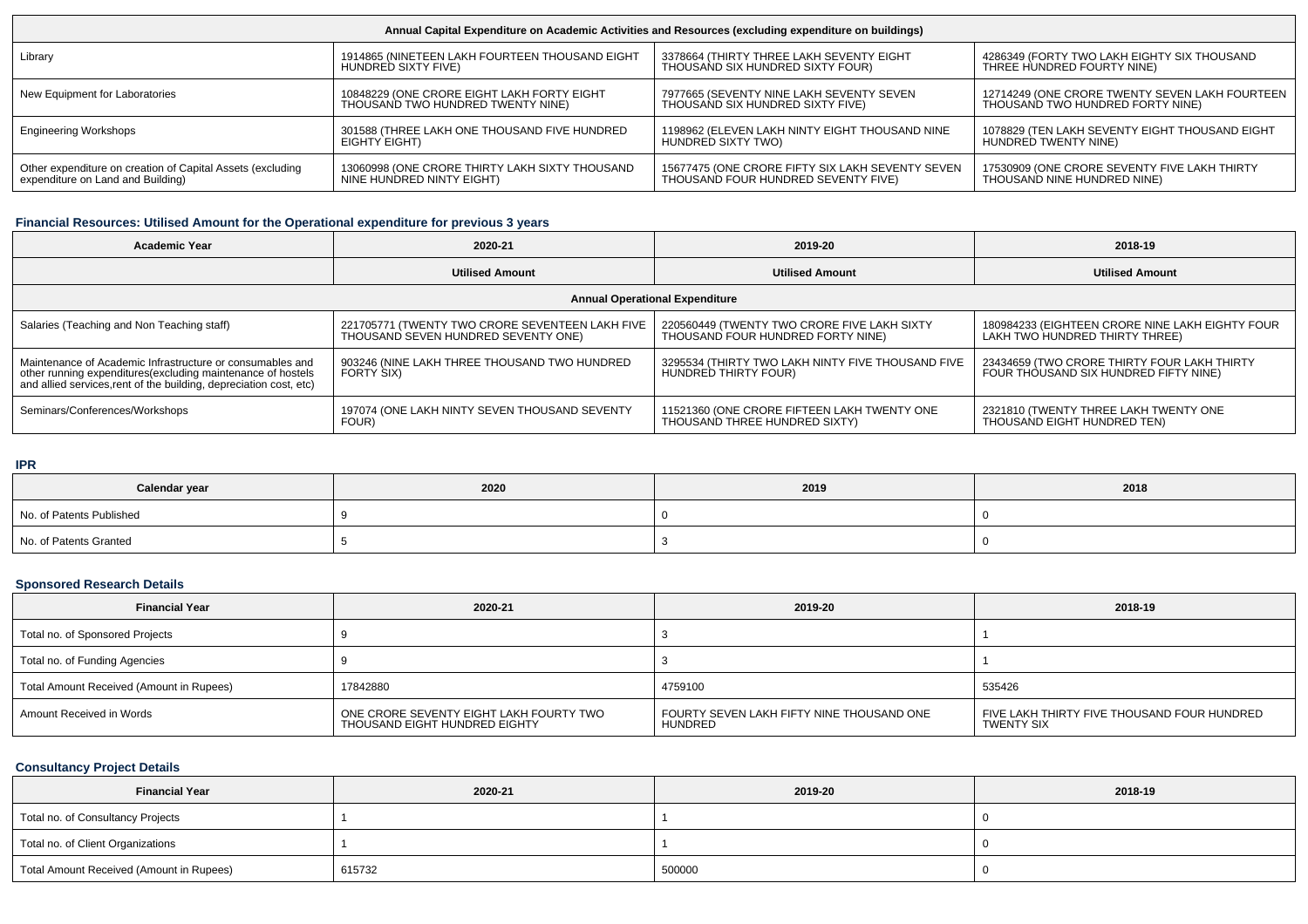| Amount Received in Words | I SIX LAKHS FIFTEEN THOUSAND SEVEN HUNDRED<br>THIRTY TWO | <b>FIVE LAKH</b> | Zerc |
|--------------------------|----------------------------------------------------------|------------------|------|
|                          |                                                          |                  |      |

## **Executive Development Program/Management Development Programs**

| <b>Financial Year</b>                                                             | 2020-21                          | 2019-20                        | 2018-19 |
|-----------------------------------------------------------------------------------|----------------------------------|--------------------------------|---------|
| Total no. of Executive Development Programs/ Management<br>Development Programs   |                                  |                                |         |
| Total no. of Participants                                                         | 116                              | 1374                           |         |
| Total Annual Earnings (Amount in Rupees)(Excluding Lodging<br>& Boarding Charges) | 57600                            | 62200                          |         |
| Total Annual Earnings in Words                                                    | FIFTY SEVEN THOUSAND SIX HUNDRED | SIXTY TWO THOUSAND TWO HUNDRED | Zero    |

## **PCS Facilities: Facilities of physically challenged students**

| 1. Do your institution buildings have Lifts/Ramps?                                                                                                         | Yes, more than 80% of the buildings |
|------------------------------------------------------------------------------------------------------------------------------------------------------------|-------------------------------------|
| 2. Do your institution have provision for walking aids, including wheelchairs and transportation from one building to another for<br>handicapped students? | Yes                                 |
| 3. Do your institution buildings have specially designed toilets for handicapped students?                                                                 | Yes, more than 80% of the buildings |

#### **Accreditation**

## **NBA Accreditation**

| $1$ AID A<br>NBA Accreditation?<br>≀a va⊪<br><b>ARTIOLE HOVE</b> | $\sim$<br>∪۱۷ |
|------------------------------------------------------------------|---------------|
|                                                                  |               |

## **NAAC Accreditation**

|                                                      | N  |
|------------------------------------------------------|----|
| Does vour institute have a valid NAAC Accreditation? | -- |
|                                                      |    |

# **Faculty Details**

| Srno | Name                            | Age | Designation                | Gender | Qualification | <b>Experience (In</b><br>Months) | <b>Currently working</b><br>with institution? | <b>Joining Date</b> | <b>Leaving Date</b> | <b>Association type</b> |
|------|---------------------------------|-----|----------------------------|--------|---------------|----------------------------------|-----------------------------------------------|---------------------|---------------------|-------------------------|
|      | <b>KUSUM TILKAR</b>             | 32  | <b>Assistant Professor</b> | Female | М.Е.          | 72                               | Yes                                           | 13-07-2015          | --                  | Regular                 |
|      | <b>GUNJAN Badjatya</b>          | 30  | <b>Assistant Professor</b> | Male   | M.Arch.       | 88                               | No                                            | 04-03-2017          | 31-12-2020          | Regular                 |
|      | <b>SAMIKSHA BHATT</b>           | 36  | <b>Assistant Professor</b> | Female | M.Arch.       | 174                              | Yes                                           | 07-05-2019          | $\sim$              | Regular                 |
|      | DAVID H GRACY                   | 28  | <b>Assistant Professor</b> | Female | M.Arch.       | 38                               | No                                            | 02-12-2019          | 31-07-2021          | Regular                 |
|      | PALAK GANDHI                    | 27  | <b>Assistant Professor</b> | Female | B. Arch       | 24                               | No                                            | 15-01-2018          | 15-03-2018          | Regular                 |
|      | POORNIMA J                      | 35  | <b>Assistant Professor</b> | Female | M.Arch.       | 156                              | No                                            | 10-06-2017          | 16-06-2021          | Regular                 |
|      | <b>GITIKA JOSHI</b>             | 31  | <b>Assistant Professor</b> | Female | B. Arch       | 35                               | Yes                                           | 10-07-2019          | $\sim$              | Regular                 |
|      | <b>ISHITA KAPOOR</b>            | 28  | <b>Assistant Professor</b> | Female | M.Arch.       | 46                               | No                                            | 03-06-2019          | 10-02-2021          | Regular                 |
|      | <b>MEHARDEEP</b><br><b>KAUR</b> | 26  | <b>Assistant Professor</b> | Female | M.Arch.       | 28                               | No                                            | 21-08-2019          | 08-07-2020          | Regular                 |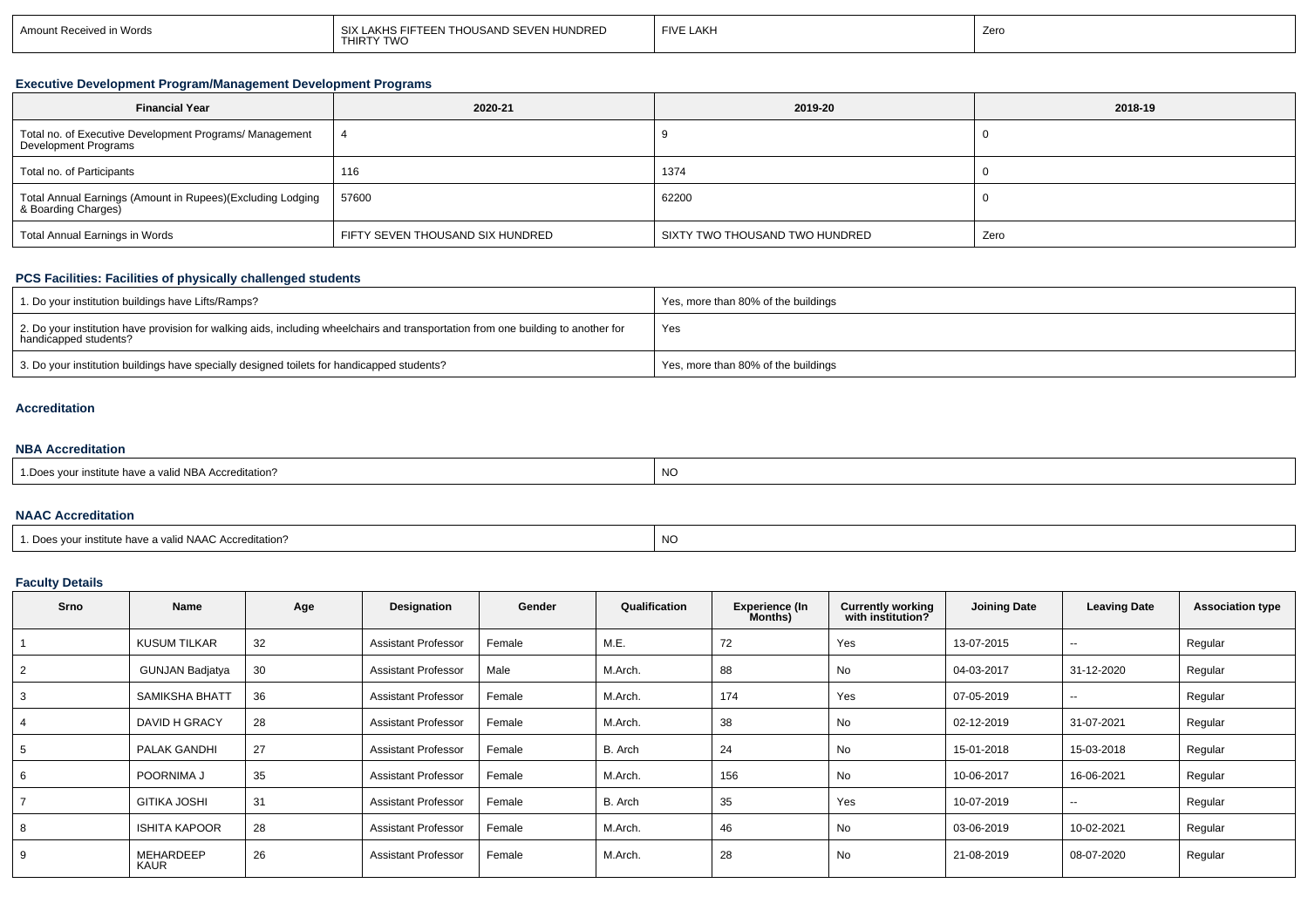| 10 | <b>POORVEE</b><br><b>KHARGAONKAR</b> | 35 | Assistant Professor                                 | Female | M.Arch. | 156 | No  | 10-05-2016 | 05-07-2021               | Regular |
|----|--------------------------------------|----|-----------------------------------------------------|--------|---------|-----|-----|------------|--------------------------|---------|
| 11 | <b>RUPESH</b><br><b>KOCHURE</b>      | 31 | <b>Assistant Professor</b>                          | Male   | M.Arch. | 77  | Yes | 21-01-2019 | $\overline{\phantom{a}}$ | Regular |
| 12 | <b>ABHIJEET</b><br><b>KULKARNI</b>   | 35 | <b>Assistant Professor</b>                          | Male   | M.Arch. | 96  | Yes | 24-04-2017 | $\sim$                   | Regular |
| 13 | ARNAV SAIKIA                         | 33 | <b>Assistant Professor</b>                          | Male   | M.Arch. | 112 | No  | 05-02-2018 | 06-07-2021               | Regular |
| 14 | NIDHI SHAH                           | 27 | <b>Assistant Professor</b>                          | Female | B. Arch | 24  | No  | 15-01-2018 | 17-01-2019               | Regular |
| 15 | SWAPNIL<br><b>SHRIVASTAVA</b>        | 30 | <b>Assistant Professor</b>                          | Male   | M.Arch. | 66  | Yes | 02-01-2018 |                          | Regular |
| 16 | RIDDHI SONI                          | 30 | <b>Assistant Professor</b>                          | Female | B. Arch | 12  | No  | 02-01-2018 | 19-01-2019               | Regular |
| 17 | NAVAJYOTHI<br>SUBHEDAR               | 38 | <b>Assistant Professor</b>                          | Female | M.Arch. | 168 | Yes | 15-06-2016 |                          | Regular |
| 18 | <b>JAGRATI VAIDYA</b>                | 34 | <b>Assistant Professor</b>                          | Female | M.Arch. | 131 | No  | 10-01-2018 | 28-06-2021               | Regular |
| 19 | <b>VISHAL YARDI</b>                  | 44 | Dean / Principal /<br>Director / Vice<br>Chancellor | Male   | M.Arch. | 269 | Yes | 01-08-2016 |                          | Regular |
| 20 | <b>HEMANT KUMAR</b>                  | 34 | <b>Assistant Professor</b>                          | Male   | M.E.    | 28  | No  | 01-09-2017 | 15-07-2019               | Regular |
| 21 | <b>MONIKA ABROL</b>                  | 41 | <b>Assistant Professor</b>                          | Female | Ph.D    | 64  | No  | 01-03-2017 | 02-01-2020               | Regular |
| 22 | RAJAT BALDWA                         | 42 | <b>Assistant Professor</b>                          | Male   | Ph.D    | 36  | No  | 04-09-2017 | 10-07-2019               | Regular |
| 23 | <b>JASVANT</b><br><b>MANDLOI</b>     | 37 | <b>Assistant Professor</b>                          | Male   | M.E.    | 68  | No  | 06-05-2019 | 16-10-2019               | Regular |
| 24 | <b>RAKESH CHOURE</b>                 | 38 | <b>Assistant Professor</b>                          | Male   | Ph.D    | 136 | No  | 02-05-2011 | 04-02-2020               | Regular |
| 25 | <b>LOKENDRA</b><br>VISHWAKARMA       | 34 | <b>Assistant Professor</b>                          | Male   | M.Tech  | 42  | Yes | 25-06-2018 |                          | Regular |
| 26 | KULDEEP D<br><b>GHORPADE</b>         | 41 | <b>Assistant Professor</b>                          | Male   | M.E.    | 24  | No  | 22-06-2019 | 23-11-2019               | Regular |
| 27 | PRAGATI JAIN                         | 46 | Associate Professor                                 | Female | Ph.D    | 146 | No  | 16-07-2018 | 03-02-2020               | Regular |
| 28 | ANKUR NAHAR                          | 31 | <b>Assistant Professor</b>                          | Male   | M.E.    | 96  | Yes | 12-07-2017 |                          | Regular |
| 29 | <b>JITENDRA</b><br><b>PARMAR</b>     | 33 | <b>Assistant Professor</b>                          | Male   | M.E.    | 24  | No  | 01-06-2019 | 28-09-2019               | Regular |
| 30 | <b>UPENDRA</b><br><b>DWIVEDI</b>     | 35 | <b>Assistant Professor</b>                          | Male   | M.Tech  | 156 | No  | 18-08-2010 | 24-07-2019               | Regular |
| 31 | SWATI DUBEY<br><b>MISHRA</b>         | 40 | Assistant Professor                                 | Female | Ph.D    | 180 | Yes | 07-05-2016 | ÷                        | Regular |
| 32 | <b>JITENDRA</b><br>SOLANKI           | 36 | <b>Assistant Professor</b>                          | Male   | Ph.D    | 48  | No  | 14-09-2017 | 01-02-2020               | Regular |
| 33 | NIRWAN INGOLE                        | 31 | <b>Assistant Professor</b>                          | Male   | M.Sc.   | 96  | Yes | 09-08-2016 | $\sim$                   | Regular |
| 34 | ANU UKANDE                           | 41 | <b>Assistant Professor</b>                          | Female | M.A     | 48  | Yes | 10-06-2017 | $\overline{\phantom{a}}$ | Regular |
| 35 | SWATI<br><b>CHOURASIYA</b>           | 38 | <b>Assistant Professor</b>                          | Female | Ph.D    | 48  | Yes | 09-08-2017 | $\ddot{\phantom{a}}$     | Regular |
| 36 | <b>NANDINI BANSOD</b>                | 29 | <b>Assistant Professor</b>                          | Female | M.Sc.   | 84  | Yes | 12-07-2016 | $\sim$                   | Regular |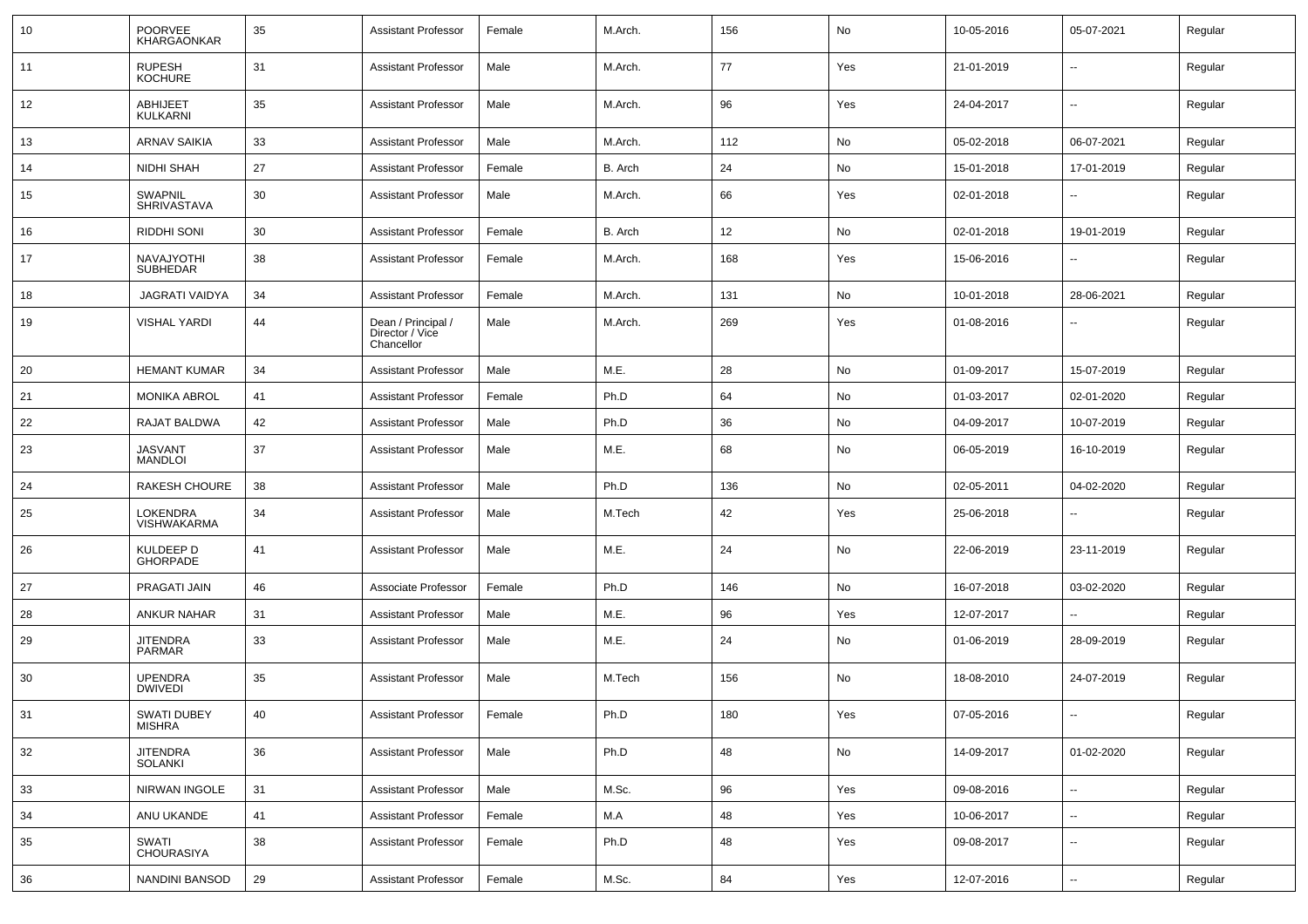| 37 | SHOBHA JAIN                      | 50 | Associate Professor                                 | Female | Ph.D       | 168 | Yes | 10-08-2017 | ⊶.                       | Regular |
|----|----------------------------------|----|-----------------------------------------------------|--------|------------|-----|-----|------------|--------------------------|---------|
| 38 | <b>DIPTI DIWATE</b>              | 30 | <b>Assistant Professor</b>                          | Female | M. Phil    | 48  | Yes | 29-06-2018 | -−                       | Regular |
| 39 | <b>CHHAVI TIWARI</b>             | 39 | <b>Assistant Professor</b>                          | Female | Ph.D       | 42  | Yes | 04-06-2018 | -−                       | Regular |
| 40 | ANURAG<br><b>SHRIVASTAV</b>      | 40 | <b>Assistant Professor</b>                          | Male   | M.Sc.      | 44  | Yes | 02-11-2017 | --                       | Regular |
| 41 | <b>GAURAV KUMAR</b>              | 38 | <b>Assistant Professor</b>                          | Male   | <b>MCA</b> | 54  | No  | 01-08-2016 | 03-01-2019               | Regular |
| 42 | <b>TULIKA</b><br>MUKHARJEE       | 31 | <b>Assistant Professor</b>                          | Female | M.A        | 48  | Yes | 05-08-2017 |                          | Regular |
| 43 | <b>NANDINI KATARE</b>            | 27 | <b>Assistant Professor</b>                          | Female | M.Sc.      | 66  | Yes | 30-09-2016 |                          | Regular |
| 44 | <b>ANUJA TRIPATHI</b>            | 33 | <b>Assistant Professor</b>                          | Female | M.A        | 28  | No  | 15-01-2018 | 10-03-2020               | Regular |
| 45 | NAYNA KADAM                      | 41 | <b>Assistant Professor</b>                          | Female | Ph.D       | 48  | Yes | 12-09-2017 | ⊷.                       | Regular |
| 46 | <b>MAMTA OJHA</b>                | 57 | Associate Professor                                 | Female | Ph.D       | 132 | No  | 14-07-2016 | 30-06-2018               | Regular |
| 47 | <b>PRIYANKA</b><br><b>KHANNA</b> | 30 | <b>Assistant Professor</b>                          | Female | <b>MCA</b> | 42  | Yes | 21-05-2018 | н.                       | Regular |
| 48 | ANUMEHA SINGH                    | 36 | <b>Assistant Professor</b>                          | Female | Ph.D       | 38  | No  | 05-09-2017 | 18-12-2017               | Regular |
| 49 | <b>ARPITA PATEL</b>              | 37 | <b>Assistant Professor</b>                          | Female | M.Sc.      | 64  | No  | 26-08-2017 | 10-02-2019               | Regular |
| 50 | SONAL JOHN                       | 38 | <b>Assistant Professor</b>                          | Female | <b>MCA</b> | 72  | Yes | 01-06-2018 |                          | Regular |
| 51 | DINESH KAMBLE                    | 30 | <b>Assistant Professor</b>                          | Male   | M.Sc.      | 63  | Yes | 10-10-2016 | ⊷.                       | Regular |
| 52 | <b>KN</b> Guruprasad             | 69 | Dean / Principal /<br>Director / Vice<br>Chancellor | Male   | Ph.D       | 468 | Yes | 01-03-2017 | $\overline{\phantom{a}}$ | Regular |
| 53 | <b>MONIKA SINGH</b>              | 33 | <b>Assistant Professor</b>                          | Female | M.Sc.      | 58  | No  | 25-06-2018 | 01-01-2020               | Regular |
| 54 | <b>JOSEPH VICTOR</b>             | 29 | <b>Assistant Professor</b>                          | Male   | B. Arch    | 24  | No  | 11-07-2016 | 14-07-2017               | Regular |
| 55 | SUPRIYA GUPTE                    | 31 | <b>Assistant Professor</b>                          | Female | M.Sc.      | 48  | No  | 04-08-2017 | 31-03-2021               | Regular |
| 56 | <b>NEHA PUROHIT</b>              | 36 | <b>Assistant Professor</b>                          | Female | MCA        | 28  | No  | 01-06-2018 | 01-01-2020               | Regular |
| 57 | <b>SHWETA</b><br>AGRAWAL         | 42 | <b>Assistant Professor</b>                          | Female | Ph.D       | 156 | Yes | 01-03-2017 | --                       | Regular |
| 58 | PRACHI SHARMA                    | 34 | <b>Assistant Professor</b>                          | Female | M.Sc.      | 24  | No  | 17-10-2016 | 23-10-2017               | Regular |
| 59 | <b>SURENDRA</b><br>PRAKASH GUPTA | 38 | <b>Assistant Professor</b>                          | Male   | Ph.D       | 48  | Yes | 15-01-2018 |                          | Regular |
| 60 | NUPOOR GOPAL<br><b>NEORE</b>     | 27 | Assistant Professor                                 | Female | M.Sc.      | 12  | No  | 10-01-2018 | 07-07-2018               | Regular |
| 61 | SUDARSHAN<br><b>DUBEY</b>        | 52 | Assistant Professor                                 | Male   | <b>MCA</b> | 312 | Yes | 16-08-2005 | Щ,                       | Regular |
| 62 | SUCHITA MISHRA                   | 46 | <b>Assistant Professor</b>                          | Female | Ph.D       | 48  | Yes | 01-01-2018 | ш.                       | Regular |
| 63 | SAURABH JAIN                     | 40 | Professor                                           | Male   | Ph.D       | 186 | Yes | 21-10-2010 | ц,                       | Regular |
| 64 | <b>SWATI CHANDRA</b>             | 40 | <b>Assistant Professor</b>                          | Female | <b>MCA</b> | 74  | No  | 01-08-2017 | 22-05-2018               | Regular |
| 65 | SUNIL TRIPATHI                   | 38 | <b>Assistant Professor</b>                          | Male   | <b>MCA</b> | 112 | No  | 04-10-2012 | 10-03-2020               | Regular |
| 66 | REKHA ARYA                       | 44 | <b>Assistant Professor</b>                          | Female | Ph.D       | 42  | No  | 25-06-2018 | 01-06-2020               | Regular |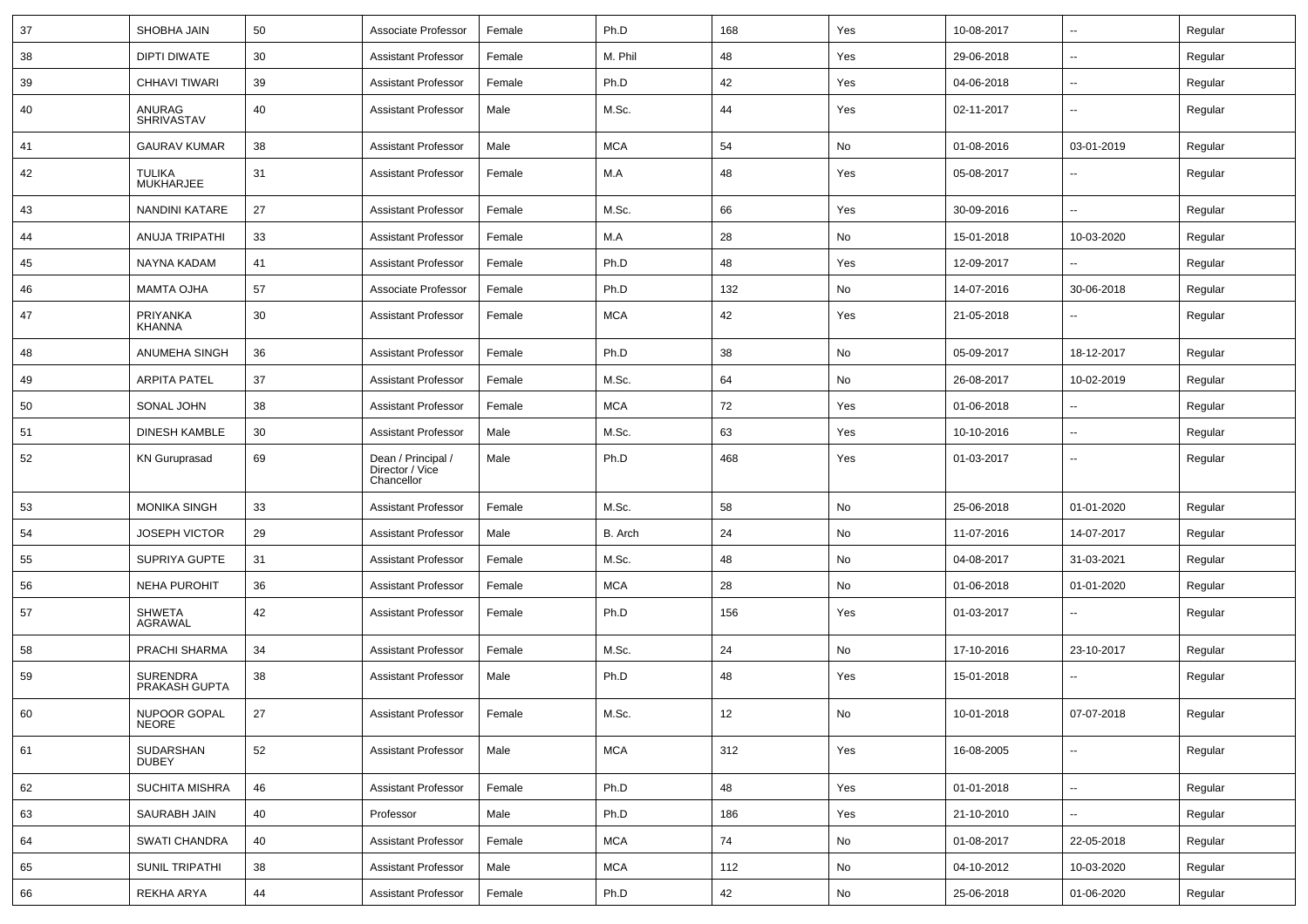| 67 | AYUSHI JHURANI                   | 27     | <b>Assistant Professor</b> | Female | M.Arch.          | 36  | Yes | 12-02-2019 |                          | Regular |
|----|----------------------------------|--------|----------------------------|--------|------------------|-----|-----|------------|--------------------------|---------|
| 68 | Prakrati Sharma                  | 27     | <b>Assistant Professor</b> | Female | M.Arch.          | 53  | Yes | 23-11-2020 | $\sim$                   | Regular |
| 69 | Krutika Jain                     | 29     | <b>Assistant Professor</b> | Female | National Diploma | 94  | Yes | 01-04-2020 |                          | Regular |
| 70 | Poonam Yadav                     | 30     | <b>Assistant Professor</b> | Female | M.Sc.            | 61  | Yes | 16-07-2019 |                          | Regular |
| 71 | Archana Pathak                   | 28     | <b>Assistant Professor</b> | Female | M.Sc.            | 42  | Yes | 16-07-2019 |                          | Regular |
| 72 | Satish Kumar Patel               | 26     | <b>Assistant Professor</b> | Male   | M.A              | 46  | Yes | 05-08-2019 |                          | Regular |
| 73 | Nitu Katariya                    | 40     | <b>Assistant Professor</b> | Female | Ph.D             | 178 | Yes | 08-07-2019 | $\sim$                   | Regular |
| 74 | Sulbha Sharma                    | 45     | <b>Assistant Professor</b> | Female | Ph.D             | 72  | Yes | 09-08-2019 | $\sim$                   | Regular |
| 75 | Amit Saxena                      | 45     | <b>Assistant Professor</b> | Male   | Ph.D             | 220 | Yes | 01-06-2020 | $\sim$                   | Regular |
| 76 | Praveen K Sharma                 | 41     | Associate Professor        | Male   | Ph.D             | 114 | Yes | 29-07-2019 |                          | Regular |
| 77 | Anand Prakash                    | 33     | <b>Assistant Professor</b> | Male   | Ph.D             | 76  | Yes | 24-08-2019 | $\overline{\phantom{a}}$ | Regular |
| 78 | Uttma Mishra                     | 30     | <b>Assistant Professor</b> | Female | Ph.D             | 60  | Yes | 09-01-2020 |                          | Regular |
| 79 | Saloni Mehta                     | 30     | <b>Assistant Professor</b> | Female | <b>MCA</b>       | 80  | Yes | 19-08-2019 |                          | Regular |
| 80 | Bhawesh Joshi                    | 37     | <b>Assistant Professor</b> | Male   | <b>MCA</b>       | 183 | Yes | 04-11-2019 | $\sim$                   | Regular |
| 81 | Seema Uikey                      | 28     | <b>Assistant Professor</b> | Female | M. Phil          | 41  | Yes | 01-08-2019 |                          | Regular |
| 82 | Ritika Sharma                    | 25     | <b>Assistant Professor</b> | Female | M.A              | 26  | Yes | 21-10-2019 | Ξ.                       | Regular |
| 83 | Shantanu Mishra                  | 29     | <b>Assistant Professor</b> | Male   | M.A              | 26  | Yes | 22-10-2019 |                          | Regular |
| 84 | Varsha Upadhyay                  | 44     | <b>Assistant Professor</b> | Female | Ph.D             | 240 | Yes | 15-11-2019 |                          | Regular |
| 85 | Meenakshi Dadhich                | 35     | <b>Assistant Professor</b> | Female | Ph.D             | 60  | No  | 09-12-2019 | 25-04-2021               | Regular |
| 86 | Nasreen Ansari                   | 42     | <b>Assistant Professor</b> | Female | Ph.D             | 144 | Yes | 01-01-2020 |                          | Regular |
| 87 | Sonika Pandey                    | 33     | <b>Assistant Professor</b> | Female | Ph.D             | 58  | Yes | 03-03-2020 | $\sim$                   | Regular |
| 88 | SEEMA BAGORA<br><b>JOSHI</b>     | 43     | <b>Assistant Professor</b> | Female | Ph.D             | 228 | Yes | 25-07-2016 |                          | Regular |
| 89 | <b>AARTI SHARMA</b>              | 33     | <b>Assistant Professor</b> | Female | Ph.D             | 108 | Yes | 26-09-2016 |                          | Regular |
| 90 | ABHILASHA<br><b>CHAURASIA</b>    | 29     | <b>Assistant Professor</b> | Female | M.Tech           | 36  | No  | 02-09-2015 | 31-01-2018               | Regular |
| 91 | ALKA KARKETTA                    | 40     | <b>Assistant Professor</b> | Female | M.Tech           | 127 | Yes | 15-03-2011 | $\overline{\phantom{a}}$ | Regular |
| 92 | ANAND BABU<br>KURAKULA           | 46     | Associate Professor        | Male   | Ph.D             | 216 | Yes | 22-07-2010 |                          | Regular |
| 93 | ANAND SINGH<br>RAJAWAT           | 36     | <b>Assistant Professor</b> | Male   | M.Tech           | 159 | Yes | 18-08-2008 | Ξ.                       | Regular |
| 94 | ANKITA JAIN                      | 36     | <b>Assistant Professor</b> | Female | M.Tech           | 159 | Yes | 13-07-2007 | $\sim$                   | Regular |
| 95 | ARUN PRATAP S<br>SIKARWAR        | 31     | <b>Assistant Professor</b> | Male   | M.E.             | 8   | No  | 14-06-2019 | 11-02-2020               | Regular |
| 96 | ASHISH SHARMA                    | 36     | Assistant Professor        | Male   | M.Tech           | 156 | Yes | 26-10-2016 | $\overline{\phantom{a}}$ | Regular |
| 97 | <b>BHARAT</b><br><b>PAHADIYA</b> | $34\,$ | <b>Assistant Professor</b> | Male   | M.E.             | 139 | Yes | 21-07-2015 | $\sim$                   | Regular |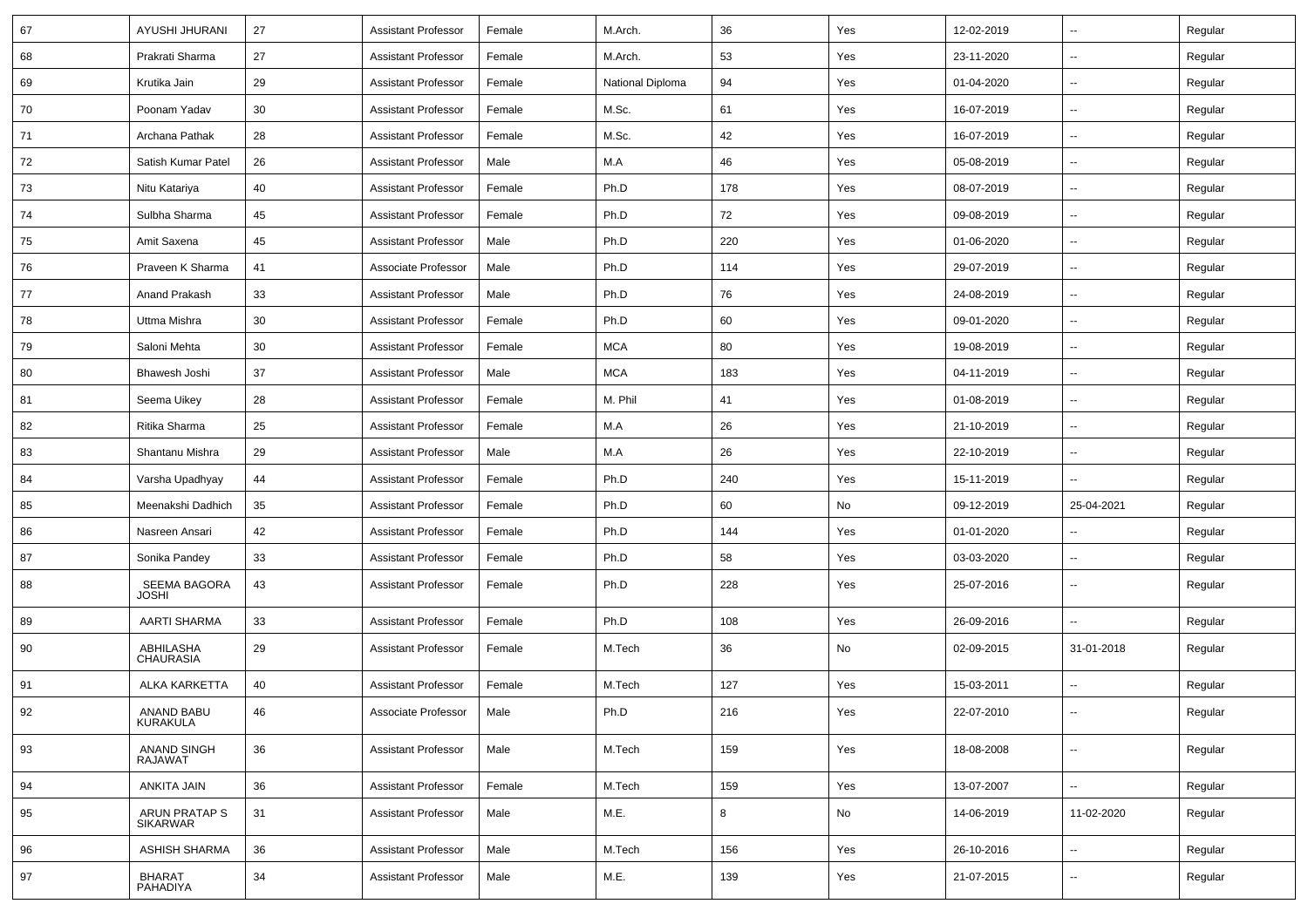| 98  | <b>CHINTAN KUMAR</b><br><b>PATEL</b> | 35 | <b>Assistant Professor</b> | Male   | M.E.   | 148 | No  | 16-07-2007 | 03-03-2021               | Regular |
|-----|--------------------------------------|----|----------------------------|--------|--------|-----|-----|------------|--------------------------|---------|
| 99  | EKTA TRIPATHI                        | 31 | Assistant Professor        | Female | M.E.   | 60  | Yes | 15-09-2015 | -−                       | Regular |
| 100 | GAURAV<br><b>VINCHURKAR</b>          | 32 | <b>Assistant Professor</b> | Male   | M.E.   | 107 | Yes | 03-09-2013 | --                       | Regular |
| 101 | <b>HAKAM SINGH</b><br><b>DIWAKAR</b> | 34 | <b>Assistant Professor</b> | Male   | M.E.   | 60  | Yes | 17-10-2015 | --                       | Regular |
| 102 | <b>HARSHITA</b><br><b>MANDLOI</b>    | 37 | <b>Assistant Professor</b> | Female | M.E.   | 6   | No  | 06-05-2019 | 21-12-2019               | Regular |
| 103 | HIMANSHU<br>PANADIWAL                | 33 | <b>Assistant Professor</b> | Male   | M.E.   | 123 | Yes | 23-08-2011 | $\overline{\phantom{a}}$ | Regular |
| 104 | JAYA SHARMA                          | 37 | <b>Assistant Professor</b> | Female | M.Tech | 144 | Yes | 24-07-2007 | --                       | Regular |
| 105 | <b>JAYESH SURANA</b>                 | 36 | <b>Assistant Professor</b> | Male   | M.E.   | 180 | Yes | 18-07-2007 | --                       | Regular |
| 106 | <b>JUBER MIRZA</b>                   | 36 | <b>Assistant Professor</b> | Male   | M.E.   | 172 | Yes | 19-08-2008 | $\overline{\phantom{a}}$ | Regular |
| 107 | KETKI KULKARNI                       | 41 | <b>Assistant Professor</b> | Female | Ph.D   | 48  | No  | 02-07-2018 | 15-04-2020               | Regular |
| 108 | <b>KHUSHBOO</b><br>KARDIA            | 37 | Assistant Professor        | Female | M.E.   | 117 | Yes | 26-08-2013 | --                       | Regular |
| 109 | MANORAMA<br><b>CHOUHAN</b>           | 35 | Assistant Professor        | Female | M.E.   | 150 | Yes | 21-11-2011 | ⊷.                       | Regular |
| 110 | NAVNEETA<br><b>UPADHYAY</b>          | 44 | Assistant Professor        | Female | Ph.D   | 204 | Yes | 02-07-2018 | −−                       | Regular |
| 111 | PALLAVI GAUTAM                       | 31 | <b>Assistant Professor</b> | Female | M.E.   | 16  | No  | 03-02-2016 | 28-07-2017               | Regular |
| 112 | PRITI SHUKLA                         | 36 | <b>Assistant Professor</b> | Female | M.Tech | 168 | Yes | 13-07-2015 | -−                       | Regular |
| 113 | PRIYANKA GUPTA                       | 35 | <b>Assistant Professor</b> | Female | M.Tech | 146 | Yes | 19-08-2008 | ⊷                        | Regular |
| 114 | RAHUL ANJANA                         | 33 | <b>Assistant Professor</b> | Male   | M.Tech | 106 | Yes | 23-08-2013 | Ξ.                       | Regular |
| 115 | <b>RAHUL</b><br>CHAKRAWARTI          | 30 | <b>Assistant Professor</b> | Male   | M.E.   | 60  | Yes | 15-09-2015 | ⊷.                       | Regular |
| 116 | RAHUL<br><b>CHOUDHARY</b>            | 32 | <b>Assistant Professor</b> | Male   | M.Tech | 97  | Yes | 12-04-2017 | ⊷.                       | Regular |
| 117 | ROOPA SHINDE                         | 41 | Associate Professor        | Female | Ph.D   | 216 | Yes | 28-08-2006 | -−                       | Regular |
| 118 | RUPALI DAVE                          | 32 | Assistant Professor        | Female | M.E.   | 113 | Yes | 20-07-2015 | −−                       | Regular |
| 119 | SHEETAL JAIN                         | 36 | <b>Assistant Professor</b> | Female | Ph.D   | 168 | Yes | 07-11-2016 | -−                       | Regular |
| 120 | SHILPA NILESH<br><b>PHADNIS</b>      | 44 | <b>Assistant Professor</b> | Female | Ph.D   | 201 | Yes | 03-09-2007 | $\overline{\phantom{a}}$ | Regular |
| 121 | SHRADDHA<br><b>MOHANTY</b>           | 37 | <b>Assistant Professor</b> | Female | M.Tech | 192 | Yes | 21-03-2006 | $\overline{\phantom{a}}$ | Regular |
| 122 | SHRIKANT<br><b>DANDOTIYA</b>         | 34 | <b>Assistant Professor</b> | Male   | M.E.   | 108 | Yes | 21-07-2016 | $\sim$                   | Regular |
| 123 | <b>SHRIKANT</b><br>PANDEY            | 43 | Associate Professor        | Male   | Ph.D   | 120 | Yes | 23-06-2017 | $\sim$                   | Regular |
| 124 | SHWETA JAIN                          | 31 | <b>Assistant Professor</b> | Female | M.Tech | 86  | Yes | 22-09-2014 | $\overline{\phantom{a}}$ | Regular |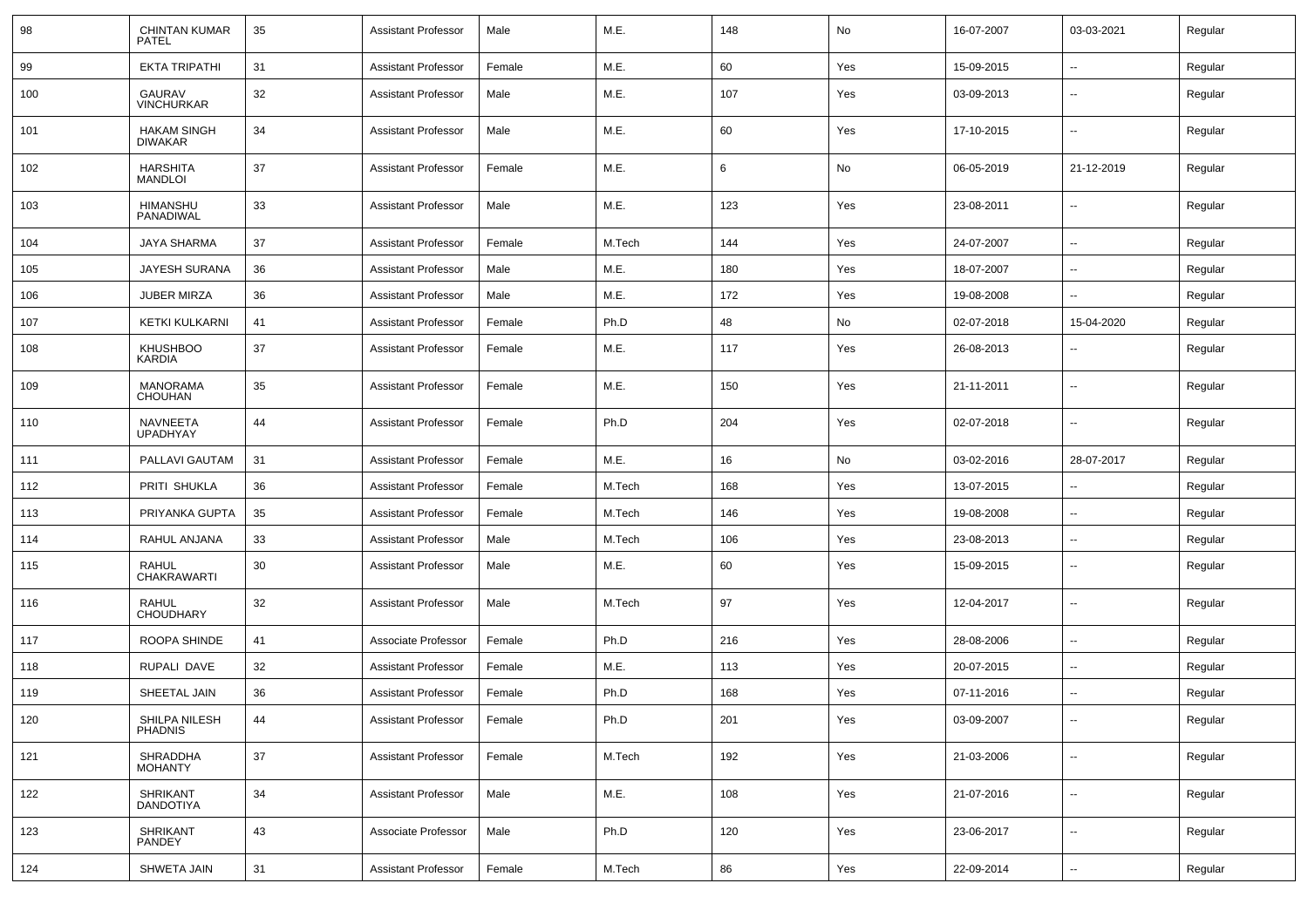| 125 | <b>SOURABH</b><br><b>SHARMA</b>       | 35 | <b>Assistant Professor</b> | Male   | M.Tech | 120 | Yes | 03-07-2017 | --                       | Regular |
|-----|---------------------------------------|----|----------------------------|--------|--------|-----|-----|------------|--------------------------|---------|
| 126 | <b>SOURABH</b><br><b>SURVANSHI</b>    | 35 | <b>Assistant Professor</b> | Male   | M.Tech | 60  | No  | 29-08-2012 | 18-10-2014               | Regular |
| 127 | <b>SUNIL</b><br>CHAURASIA             | 32 | <b>Assistant Professor</b> | Male   | M.Tech | 73  | Yes | 01-07-2016 | $\overline{\phantom{a}}$ | Regular |
| 128 | <b>SUNIL PARIHAR</b>                  | 37 | <b>Assistant Professor</b> | Male   | M.E.   | 76  | Yes | 29-06-2019 | --                       | Regular |
| 129 | <b>SUPRAJNYA</b><br><b>THAKUR</b>     | 47 | Associate Professor        | Male   | Ph.D   | 276 | Yes | 08-09-2001 | --                       | Regular |
| 130 | <b>SWAPNIL JAIN</b>                   | 45 | <b>Assistant Professor</b> | Male   | Ph.D   | 269 | Yes | 10-08-2016 | --                       | Regular |
| 131 | <b>UMESH CHANDRA</b><br><b>CHAUBE</b> | 73 | Professor                  | Male   | Ph.D   | 384 | No  | 23-08-2018 | 31-08-2020               | Regular |
| 132 | <b>UPENDRA</b><br><b>SHARAN GUPTA</b> | 46 | <b>Assistant Professor</b> | Male   | M.E.   | 168 | Yes | 01-05-2011 | --                       | Regular |
| 133 | <b>VIJAY PRAKASH</b><br><b>SINGH</b>  | 39 | <b>Assistant Professor</b> | Male   | M.E.   | 181 | Yes | 11-08-2008 | --                       | Regular |
| 134 | VIJAYANT<br><b>PANDEY</b>             | 31 | <b>Assistant Professor</b> | Male   | M.Tech | 72  | Yes | 01-09-2015 | --                       | Regular |
| 135 | <b>VIKAS JAIN</b>                     | 33 | <b>Assistant Professor</b> | Male   | M.Tech | 144 | Yes | 06-09-2014 | -−                       | Regular |
| 136 | <b>VIVEK DUBEY</b>                    | 42 | Associate Professor        | Male   | Ph.D   | 240 | Yes | 22-04-2019 | --                       | Regular |
| 137 | <b>ABHAY SINGH</b><br><b>GEHLOT</b>   | 31 | <b>Assistant Professor</b> | Male   | M.E.   | 51  | Yes | 01-09-2017 | ⊷.                       | Regular |
| 138 | <b>ABHISHEK KORI</b>                  | 34 | <b>Assistant Professor</b> | Male   | M.Tech | 90  | Yes | 01-08-2016 | $\overline{\phantom{a}}$ | Regular |
| 139 | ABHISHEK SINGH<br><b>RATHORE</b>      | 37 | Associate Professor        | Male   | Ph.D   | 156 | Yes | 06-07-2017 | $\overline{\phantom{a}}$ | Regular |
| 140 | ABHISHESK<br><b>TOLIAHL</b>           | 33 | <b>Assistant Professor</b> | Male   | M.E.   | 72  | Yes | 19-05-2017 | $\overline{\phantom{a}}$ | Regular |
| 141 | <b>ADITYA TRIVEDI</b>                 | 33 | <b>Assistant Professor</b> | Male   | M.Tech | 113 | Yes | 24-07-2015 | $\overline{\phantom{a}}$ | Regular |
| 142 | <b>AJAY SHANKAR</b><br><b>JOSHI</b>   | 39 | <b>Assistant Professor</b> | Male   | M.E.   | 204 | Yes | 01-08-2018 | --                       | Regular |
| 143 | <b>AKANSHA PAL</b>                    | 29 | <b>Assistant Professor</b> | Female | M.Tech | 42  | Yes | 11-06-2018 | $\overline{\phantom{a}}$ | Regular |
| 144 | AKASH BHASNEY                         | 44 | <b>Assistant Professor</b> | Male   | M.Tech | 192 | Yes | 01-07-2019 | --                       | Regular |
| 145 | AKASH KANUNGO                         | 34 | <b>Assistant Professor</b> | Male   | M.E.   | 51  | Yes | 01-09-2017 | --                       | Regular |
| 146 | AKHILESH<br><b>CHOUDHARY</b>          | 30 | <b>Assistant Professor</b> | Male   | M.E.   | 39  | Yes | 27-03-2018 |                          | Regular |
| 147 | AKHILESH K<br>SHARMA                  | 38 | <b>Assistant Professor</b> | Male   | M.E.   | 49  | No  | 23-07-2015 | 11-09-2018               | Regular |
| 148 | ALPESH SONI                           | 37 | <b>Assistant Professor</b> | Male   | M.E.   | 120 | Yes | 18-03-2019 | н.                       | Regular |
| 149 | <b>AMRATA GUPTA</b>                   | 30 | <b>Assistant Professor</b> | Female | M.Tech | 42  | Yes | 01-07-2019 | $\overline{\phantom{a}}$ | Regular |
| 150 | ANAND SINGH<br>GADWAL                 | 37 | <b>Assistant Professor</b> | Male   | M.E.   | 62  | Yes | 06-05-2019 | ₩,                       | Regular |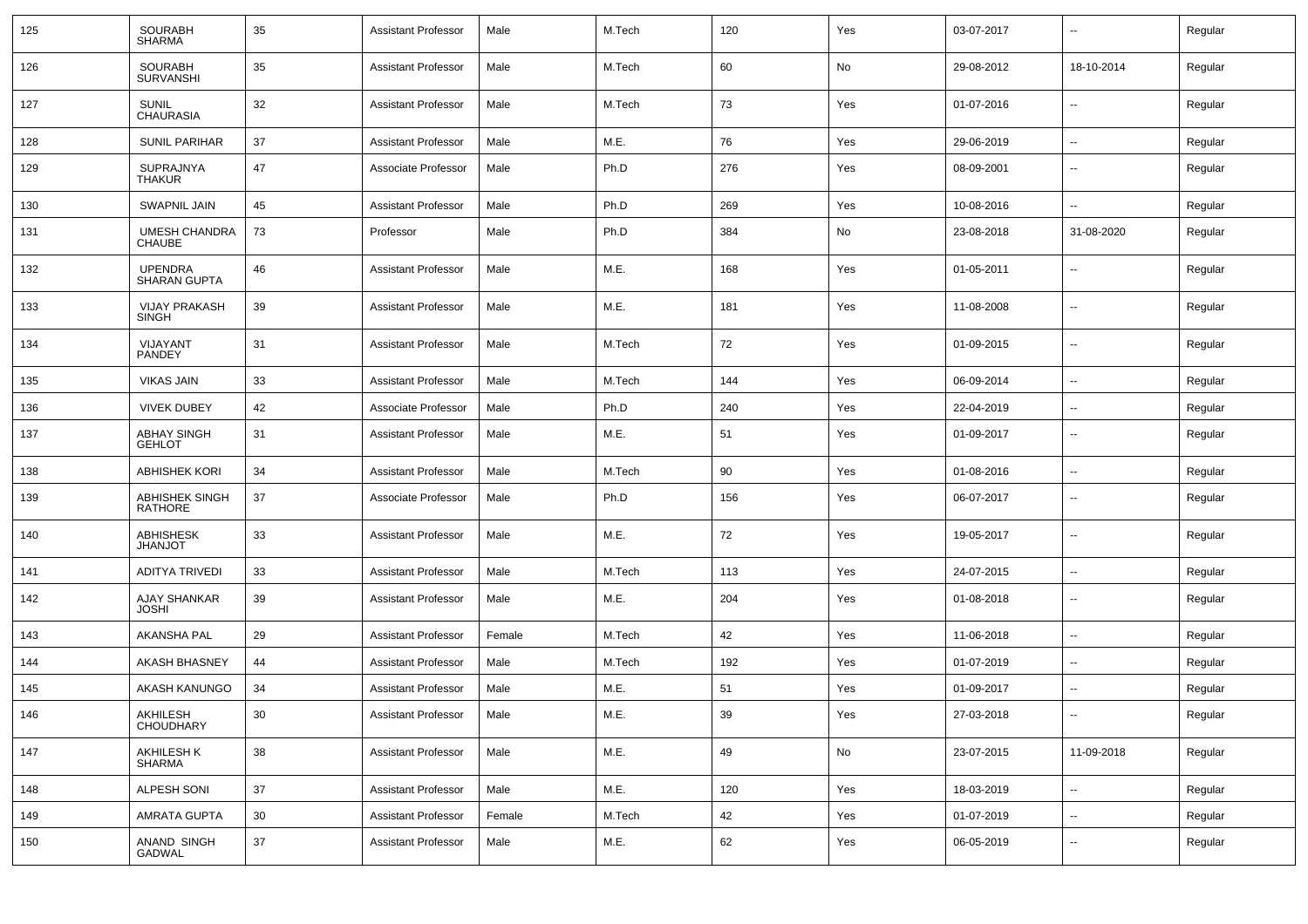| 151 | ANAND RAJAWAT                        | 43 | Dean / Principal /<br>Director / Vice<br>Chancellor | Male   | Ph.D   | 264 | Yes | 01-01-2001 |                          | Regular |
|-----|--------------------------------------|----|-----------------------------------------------------|--------|--------|-----|-----|------------|--------------------------|---------|
| 152 | ANAND SALVE                          | 39 | <b>Assistant Professor</b>                          | Male   | Ph.D   | 75  | Yes | 30-09-2019 | $\sim$                   | Regular |
| 153 | ANIL KUMAR JAIN                      | 44 | <b>Assistant Professor</b>                          | Male   | M.Tech | 276 | Yes | 16-08-2004 | Ξ.                       | Regular |
| 154 | <b>ANJALI GUPTA</b>                  | 40 | <b>Assistant Professor</b>                          | Female | M.E.   | 184 | Yes | 10-02-2006 | $\sim$                   | Regular |
| 155 | <b>ANKIT JAIN</b>                    | 35 | <b>Assistant Professor</b>                          | Male   | M.Tech | 42  | Yes | 11-06-2018 | $-$                      | Regular |
| 156 | <b>ANKUR PANDEY</b>                  | 28 | <b>Assistant Professor</b>                          | Male   | M.E.   | 48  | Yes | 01-08-2018 |                          | Regular |
| 157 | ANSHU KUMAR                          | 31 | <b>Assistant Professor</b>                          | Male   | M.E.   | 48  | Yes | 01-10-2018 | $\overline{a}$           | Regular |
| 158 | ANSHUL OZA                           | 30 | <b>Assistant Professor</b>                          | Male   | M.Tech | 46  | No  | 01-02-2016 | 19-06-2018               | Regular |
| 159 | ANUBHA SHARMA                        | 36 | <b>Assistant Professor</b>                          | Female | M.E.   | 111 | No  | 20-07-2015 | 25-03-2021               | Regular |
| 160 | ANUBHAV YADAV                        | 33 | <b>Assistant Professor</b>                          | Male   | M.E.   | 60  | Yes | 15-09-2015 | Ξ.                       | Regular |
| 161 | ANURAG<br>GOLWELKAR                  | 35 | <b>Assistant Professor</b>                          | Male   | M.E.   | 154 | Yes | 19-08-2008 | $-$                      | Regular |
| 162 | ANURAG JOSHI                         | 41 | <b>Assistant Professor</b>                          | Male   | Ph.D   | 216 | Yes | 01-09-2007 | $\overline{\phantom{a}}$ | Regular |
| 163 | ARCHANA<br>CHOUBEY                   | 33 | <b>Assistant Professor</b>                          | Female | M.Tech | 92  | Yes | 17-08-2015 | ۰.                       | Regular |
| 164 | ARUNA PATIDAR                        | 33 | <b>Assistant Professor</b>                          | Female | M.E.   | 135 | Yes | 26-08-2010 | $\overline{\phantom{a}}$ | Regular |
| 165 | <b>ASHUTOSH</b><br><b>SHUKLA</b>     | 58 | Professor                                           | Male   | Ph.D   | 312 | Yes | 12-02-1996 | $\sim$                   | Regular |
| 166 | <b>ASMITA SHARMA</b>                 | 48 | <b>Assistant Professor</b>                          | Female | Ph.D   | 204 | Yes | 01-10-2016 | $\overline{a}$           | Regular |
| 167 | <b>AVDESH KUMAR</b><br><b>SHARMA</b> | 37 | <b>Assistant Professor</b>                          | Male   | M.E.   | 138 | Yes | 13-07-2015 | ۰.                       | Regular |
| 168 | AVIN<br>CHANDRAKAR                   | 39 | <b>Assistant Professor</b>                          | Male   | M.E.   | 180 | Yes | 01-07-2017 | $\sim$                   | Regular |
| 169 | <b>BURHANPURKAR</b><br><b>SHYAM</b>  | 51 | <b>Assistant Professor</b>                          | Male   | M.Tech | 289 | Yes | 09-02-2004 | $\sim$                   | Regular |
| 170 | <b>CHANCHAL SONI</b>                 | 37 | <b>Assistant Professor</b>                          | Female | M.Tech | 140 | Yes | 07-09-2009 | $\sim$                   | Regular |
| 171 | CHETAN<br>CHAUHAN                    | 38 | <b>Assistant Professor</b>                          | Male   | M.Tech | 182 | Yes | 01-08-2015 | Ξ.                       | Regular |
| 172 | <b>CHETAN FADNIS</b>                 | 36 | <b>Assistant Professor</b>                          | Male   | M.E.   | 100 | Yes | 05-09-2014 | Ξ.                       | Regular |
| 173 | CHETAN JAISWAL                       | 37 | <b>Assistant Professor</b>                          | Male   | M.E.   | 173 | Yes | 17-07-2017 | $\mathbf{u}$             | Regular |
| 174 | <b>CHETAN KUMAR</b><br><b>VERMA</b>  | 36 | <b>Assistant Professor</b>                          | Male   | M.E.   | 154 | Yes | 19-08-2008 | Ξ.                       | Regular |
| 175 | <b>CHINAR GARG</b>                   | 31 | <b>Assistant Professor</b>                          | Male   | M.E.   | 39  | Yes | 27-03-2018 | $\sim$                   | Regular |
| 176 | DEEEPAK MITTAL                       | 35 | <b>Assistant Professor</b>                          | Male   | M.Tech | 173 | Yes | 22-08-2007 | $\sim$                   | Regular |
| 177 | DEEPAK RATHOD                        | 33 | <b>Assistant Professor</b>                          | Male   | M.Tech | 120 | Yes | 17-08-2015 | $\sim$                   | Regular |
| 178 | DEEPENDRA<br>DADORIYA                | 29 | <b>Assistant Professor</b>                          | Male   | M.E.   | 39  | No  | 28-03-2018 | 04-12-2020               | Regular |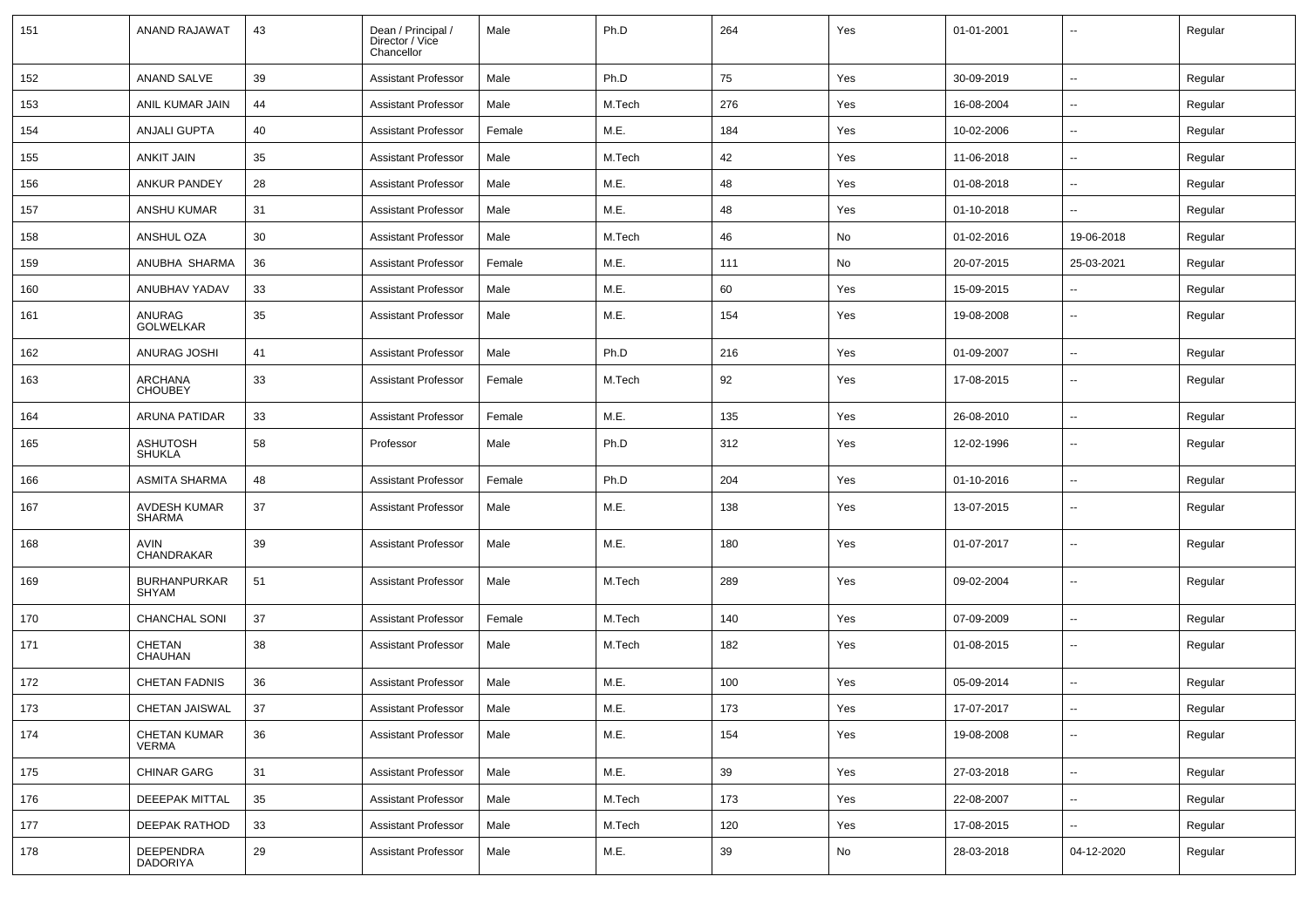| 179 | <b>DEEPIKA</b><br><b>KUMRAWAT</b>   | 28 | Assistant Professor        | Female | <b>NET</b> | 65  | No  | 30-09-2019 | 02-03-2021               | Regular |
|-----|-------------------------------------|----|----------------------------|--------|------------|-----|-----|------------|--------------------------|---------|
| 180 | <b>DEEPSHIKHA</b><br>PATEL SHARMA   | 37 | Assistant Professor        | Female | Ph.D       | 34  | No  | 16-07-2015 | 25-04-2018               | Regular |
| 181 | DIBAKAR SINHA                       | 37 | Assistant Professor        | Male   | M.Tech     | 54  | Yes | 21-08-2017 | $\sim$                   | Regular |
| 182 | <b>DILIP MANDLOI</b>                | 34 | Assistant Professor        | Male   | M.Tech     | 116 | Yes | 11-09-2014 |                          | Regular |
| 183 | <b>DINESH PATEL</b>                 | 37 | <b>Assistant Professor</b> | Male   | M.E.       | 177 | Yes | 16-03-2011 | $\overline{\phantom{a}}$ | Regular |
| 184 | DIVYA RANA<br><b>TOMAR</b>          | 31 | <b>Assistant Professor</b> | Female | M. Phil    | 108 | Yes | 05-10-2012 | $\overline{\phantom{a}}$ | Regular |
| 185 | <b>DURGA PATEL</b>                  | 29 | Assistant Professor        | Female | M.E.       | 48  | Yes | 01-08-2018 | $\overline{\phantom{a}}$ | Regular |
| 186 | <b>GARIMA JOSHI</b>                 | 34 | <b>Assistant Professor</b> | Female | M.E.       | 164 | Yes | 24-07-2017 |                          | Regular |
| 187 | <b>GAURAV</b><br><b>AWASTHI</b>     | 29 | <b>Assistant Professor</b> | Male   | M.Tech     | 70  | Yes | 13-07-2015 | $\sim$                   | Regular |
| 188 | <b>GAURAV</b><br><b>MAKWANA</b>     | 38 | <b>Assistant Professor</b> | Male   | M.E.       | 150 | Yes | 10-03-2011 | $\mathbf{u}$             | Regular |
| 189 | <b>GAURAV</b><br><b>SHRIVASTAVA</b> | 35 | <b>Assistant Professor</b> | Male   | M.E.       | 146 | Yes | 21-11-2011 | $\sim$                   | Regular |
| 190 | <b>GYANESH SAVITA</b>               | 37 | <b>Assistant Professor</b> | Male   | M.Tech     | 94  | Yes | 22-07-2015 | $\mathbf{u}$             | Regular |
| 191 | <b>ISHA CHOPRA</b>                  | 31 | Assistant Professor        | Female | M.Tech     | 66  | Yes | 22-08-2016 | $\sim$                   | Regular |
| 192 | JAYA KUMAR<br>VENKATESHAN           | 51 | Associate Professor        | Male   | Ph.D       | 192 | Yes | 09-07-2018 | --                       | Regular |
| 193 | JAYENDRA BARUA                      | 39 | <b>Assistant Professor</b> | Male   | M.E.       | 84  | No  | 01-04-2019 | 23-01-2021               | Regular |
|     |                                     |    |                            | Male   | Ph.D       | 249 | Yes | 05-02-2001 |                          | Regular |
| 194 | <b>JIGYASU DUBEY</b>                | 42 | Associate Professor        |        |            |     |     |            |                          |         |
| 195 | <b>JITENDRA</b><br>MANAGRE          | 36 | <b>Assistant Professor</b> | Male   | M.Tech     | 117 | Yes | 22-11-2011 | $\overline{\phantom{a}}$ | Regular |
| 196 | <b>JITENDRA PRATAP</b>              | 64 | <b>Assistant Professor</b> | Male   | M.Tech     | 480 | Yes | 17-07-2017 | $\overline{\phantom{a}}$ | Regular |
| 197 | <b>JITENDRA</b><br><b>SHARMA</b>    | 38 | <b>Assistant Professor</b> | Male   | M.Tech     | 177 | Yes | 27-07-2015 | --                       | Regular |
| 198 | KAVITA SHARMA                       | 48 | Professor                  | Female | Ph.D       | 302 | Yes | 05-02-1996 | $\overline{\phantom{a}}$ | Regular |
| 199 | <b>KIRTI GUPTA</b>                  | 30 | <b>Assistant Professor</b> | Female | M.Tech     | 54  | Yes | 02-11-2016 | $\sim$                   | Regular |
| 200 | <b>KIRTI PATIDAR</b>                | 33 | <b>Assistant Professor</b> | Female | M.Tech     | 124 | Yes | 22-09-2014 | $\mathbf{u}$             | Regular |
| 201 | KRISHNA ANAND                       | 36 | <b>Assistant Professor</b> | Male   | Ph.D       | 60  | Yes | 19-06-2019 | $\overline{\phantom{a}}$ | Regular |
| 202 | LALIT BHANWRELA                     | 33 | <b>Assistant Professor</b> | Male   | M.E.       | 60  | Yes | 01-08-2016 | $\mathbf{u}$             | Regular |
| 203 | <b>LOVENISH</b><br><b>SHARMA</b>    | 37 | <b>Assistant Professor</b> | Male   | M.Tech     | 110 | Yes | 26-08-2013 | $\mathbf{u}$             | Regular |
| 204 | <b>MANISH KUMAR</b>                 | 35 | <b>Assistant Professor</b> | Male   | M.Tech     | 70  | Yes | 11-08-2016 | $\sim$                   | Regular |
| 205 | <b>MANISH SHARMA</b>                | 33 | <b>Assistant Professor</b> | Male   | M.Tech     | 96  | Yes | 01-07-2019 | $\overline{\phantom{a}}$ | Regular |
| 206 | <b>MANOJ DHAWAN</b>                 | 36 | Assistant Professor        | Male   | M.E.       | 144 | Yes | 18-08-2011 | $\sim$                   | Regular |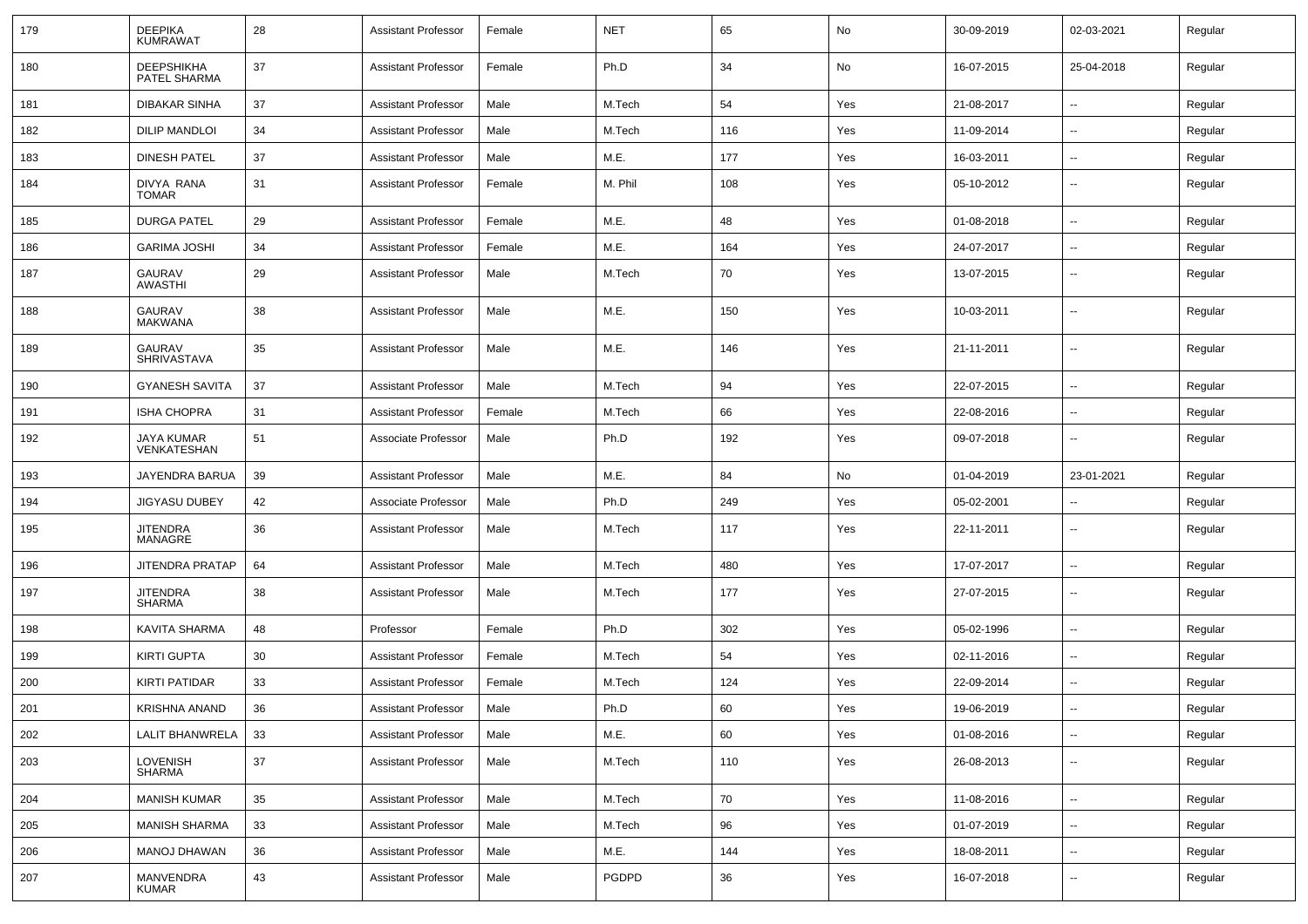| 208 | <b>MAUSMI VERMA</b>                | 39 | <b>Assistant Professor</b>                          | Female | M.Tech     | 144 | Yes | 20-07-2015 | --                       | Regular |
|-----|------------------------------------|----|-----------------------------------------------------|--------|------------|-----|-----|------------|--------------------------|---------|
| 209 | <b>MRINAL JANA</b>                 | 50 | Professor                                           | Male   | Ph.D       | 264 | No  | 22-08-1996 | 21-08-2018               | Regular |
| 210 | <b>NAMIT GUPTA</b>                 | 46 | Dean / Principal /<br>Director / Vice<br>Chancellor | Male   | Ph.D       | 310 | Yes | 01-09-1999 | $\overline{\phantom{a}}$ | Regular |
| 211 | NARENDRA<br>CHOUHAN                | 38 | <b>Assistant Professor</b>                          | Male   | <b>NET</b> | 93  | Yes | 24-10-2019 | $\overline{\phantom{a}}$ | Regular |
| 212 | NARENDRA<br>VISHWAKARMA            | 35 | <b>Assistant Professor</b>                          | Male   | M.E.       | 13  | No  | 01-09-2017 | 03-08-2018               | Regular |
| 213 | <b>NARESH PUROHIT</b>              | 43 | <b>Assistant Professor</b>                          | Male   | M.E.       | 228 | Yes | 08-08-2015 | $\overline{\phantom{a}}$ | Regular |
| 214 | <b>NAVITA KHATRI</b>               | 42 | <b>Assistant Professor</b>                          | Female | Ph.D       | 185 | Yes | 07-07-2010 | --                       | Regular |
| 215 | <b>NEHA</b><br>MAHESHWARI          | 35 | <b>Assistant Professor</b>                          | Female | M.Tech     | 156 | Yes | 03-04-2007 | $\overline{\phantom{a}}$ | Regular |
| 216 | <b>NEHA MAITHIL</b>                | 32 | <b>Assistant Professor</b>                          | Female | M.Tech     | 142 | Yes | 20-07-2015 | $\overline{\phantom{a}}$ | Regular |
| 217 | <b>NIKHIL</b><br><b>CHATURVEDI</b> | 33 | <b>Assistant Professor</b>                          | Male   | M.E.       | 132 | Yes | 13-07-2015 | $\overline{\phantom{a}}$ | Regular |
| 218 | <b>NIKITA DUBEY</b>                | 30 | <b>Assistant Professor</b>                          | Female | M.Sc.      | 84  | Yes | 17-08-2015 | Ξ.                       | Regular |
| 219 | <b>NILESH PATIDAR</b>              | 32 | <b>Assistant Professor</b>                          | Male   | M.Tech     | 103 | Yes | 12-08-2013 | $\overline{\phantom{a}}$ | Regular |
| 220 | NISHANT DWIVEDI                    | 35 | <b>Assistant Professor</b>                          | Male   | M.Tech     | 170 | Yes | 07-06-2017 | $\overline{\phantom{a}}$ | Regular |
| 221 | <b>NISHANT</b><br><b>KAMLEKAR</b>  | 36 | <b>Assistant Professor</b>                          | Male   | M.E.       | 60  | No  | 12-08-2013 | 12-09-2018               | Regular |
| 222 | <b>NITIN KUSHWAH</b>               | 29 | <b>Assistant Professor</b>                          | Male   | M.E.       | 60  | Yes | 02-02-2016 | $\overline{\phantom{a}}$ | Regular |
| 223 | <b>NITIN RATHORE</b>               | 37 | <b>Assistant Professor</b>                          | Male   | M.Tech     | 185 | Yes | 03-07-2019 | --                       | Regular |
| 224 | <b>OSHIN VICTOR</b>                | 29 | <b>Assistant Professor</b>                          | Female | M.Tech     | 60  | Yes | 01-08-2016 | $\overline{\phantom{a}}$ | Regular |
| 225 | PALASH GOYAL                       | 30 | <b>Assistant Professor</b>                          | Male   | M.Tech     | 58  | Yes | 20-07-2016 | $\overline{\phantom{a}}$ | Regular |
| 226 | PALLAVI KALA                       | 28 | <b>Assistant Professor</b>                          | Female | M.Tech     | 36  | Yes | 25-07-2019 | $\overline{\phantom{a}}$ | Regular |
| 227 | PAMILA NEEMA                       | 42 | <b>Assistant Professor</b>                          | Female | M. Phil    | 168 | Yes | 26-08-2012 | $\overline{\phantom{a}}$ | Regular |
| 228 | PARIDHI NIGAM                      | 29 | <b>Assistant Professor</b>                          | Female | M.E.       | 36  | Yes | 10-06-2019 | $\overline{\phantom{a}}$ | Regular |
| 229 | PAROMITA SARBA                     | 34 | <b>Assistant Professor</b>                          | Female | Ph.D       | 36  | No  | 02-07-2018 | 28-02-2021               | Regular |
| 230 | PAVAN KU GUPTA                     | 34 | <b>Assistant Professor</b>                          | Male   | M.Tech     | 101 | Yes | 01-09-2016 |                          | Regular |
| 231 | POOJA<br><b>DESHPANDE</b>          | 33 | <b>Assistant Professor</b>                          | Female | M.Tech     | 114 | Yes | 13-07-2015 |                          | Regular |
| 232 | POOJA<br><b>DABHOWALE</b>          | 31 | <b>Assistant Professor</b>                          | Female | M.Tech     | 92  | Yes | 04-04-2015 | Щ,                       | Regular |
| 233 | POOJA JAIN                         | 36 | <b>Assistant Professor</b>                          | Female | M.E.       | 157 | Yes | 22-10-2009 | $\overline{\phantom{a}}$ | Regular |
| 234 | POOJA KHETE                        | 28 | <b>Assistant Professor</b>                          | Female | M.E.       | 42  | Yes | 29-06-2018 | щ.                       | Regular |
| 235 | PRAGYA PALOD                       | 37 | <b>Assistant Professor</b>                          | Female | Ph.D       | 48  | Yes | 09-07-2018 | Ξ.                       | Regular |
| 236 | PREET JAIN                         | 41 | Associate Professor                                 | Male   | M.Tech     | 211 | Yes | 01-10-2007 | --                       | Regular |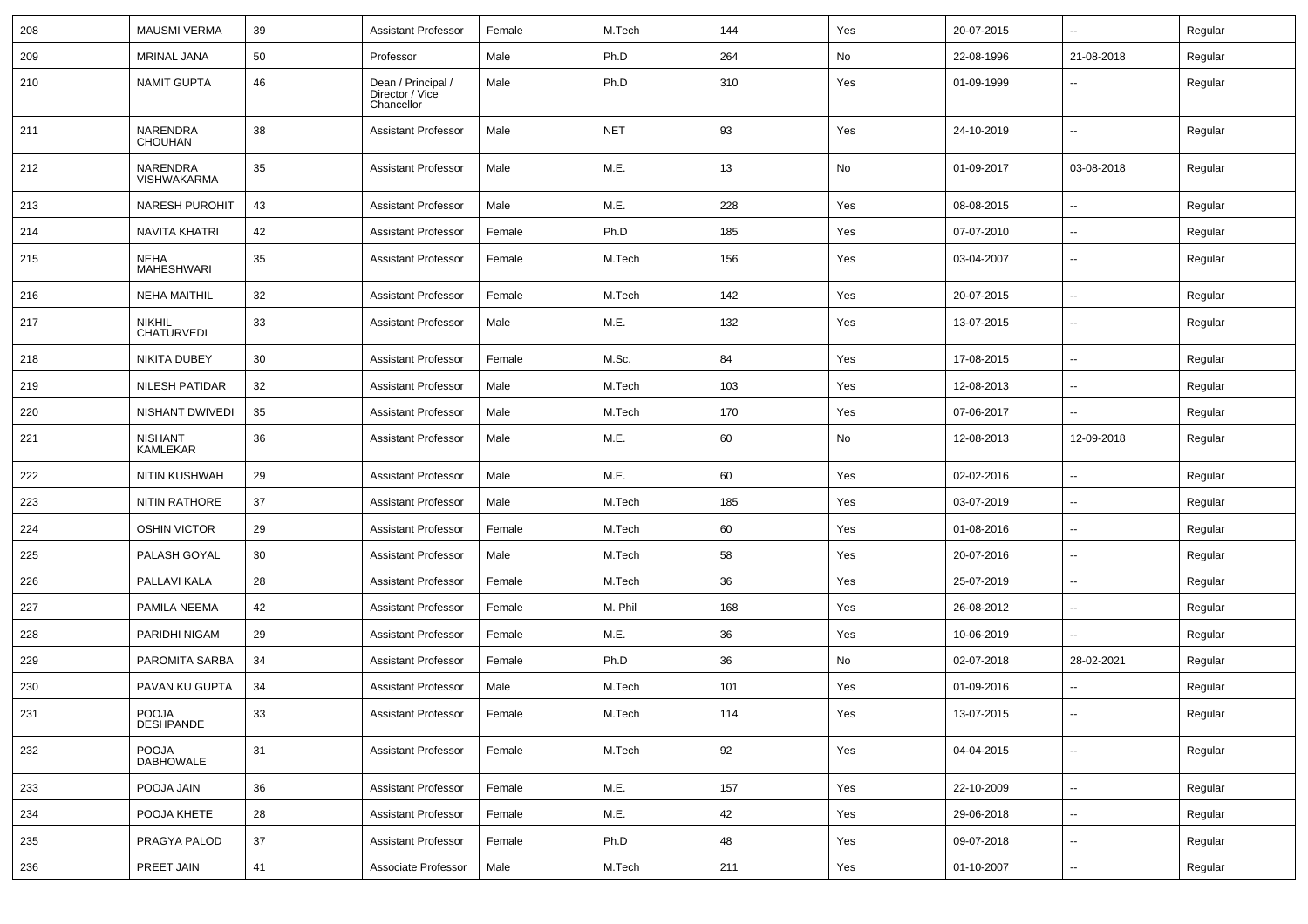| 237 | PRITESH KUMAR<br>JAIN             | 35     | Assistant Professor                                 | Male   | M.E.   | 132 | Yes | 01-08-2016 | $\overline{\phantom{a}}$ | Regular |
|-----|-----------------------------------|--------|-----------------------------------------------------|--------|--------|-----|-----|------------|--------------------------|---------|
| 238 | PRITESH SHUKLA                    | 30     | <b>Assistant Professor</b>                          | Male   | M.E.   | 60  | Yes | 17-08-2015 | $\sim$                   | Regular |
| 239 | PRIYA ASALMOL                     | 29     | <b>Assistant Professor</b>                          | Female | M.Sc.  | 70  | Yes | 02-09-2015 | $\overline{\phantom{a}}$ | Regular |
| 240 | PRIYANKA JAIN                     | 35     | <b>Assistant Professor</b>                          | Female | M.E.   | 48  | Yes | 01-09-2017 |                          | Regular |
| 241 | PUNAM VERMA                       | 29     | <b>Assistant Professor</b>                          | Female | M.Sc.  | 49  | Yes | 02-12-2019 | $\overline{\phantom{a}}$ | Regular |
| 242 | RAANA PATHAK                      | 41     | <b>Assistant Professor</b>                          | Female | M.E.   | 72  | Yes | 14-03-2018 | $\overline{\phantom{a}}$ | Regular |
| 243 | RAHUL DABI                        | 31     | <b>Assistant Professor</b>                          | Male   | M.E.   | 52  | Yes | 01-07-2017 |                          | Regular |
| 244 | RAHUL SHARMA                      | 29     | <b>Assistant Professor</b>                          | Male   | M.Tech | 58  | Yes | 24-05-2017 | $\sim$                   | Regular |
| 245 | RAJESH KUMAR<br>CHAKRAWARTI       | 42     | <b>Assistant Professor</b>                          | Male   | M.E.   | 240 | Yes | 26-07-2005 | $\overline{\phantom{a}}$ | Regular |
| 246 | Rajesh T Dhore                    | 41     | <b>Assistant Professor</b>                          | Male   | M.E.   | 190 | Yes | 02-09-2016 | $\sim$                   | Regular |
| 247 | <b>RAKESH K</b><br><b>MALVIYA</b> | 35     | <b>Assistant Professor</b>                          | Male   | Ph.D   | 79  | Yes | 29-06-2017 | $\overline{\phantom{a}}$ | Regular |
| 248 | RAKESH VERMA                      | 32     | <b>Assistant Professor</b>                          | Male   | M.Tech | 65  | Yes | 09-08-2016 | $\mathbf{u}$             | Regular |
| 249 | <b>RANI SINGH</b>                 | 30     | <b>Assistant Professor</b>                          | Female | M.Tech | 60  | Yes | 11-08-2016 |                          | Regular |
| 250 | <b>RANJIT KUMAR</b><br>DATTA      | 62     | Dean / Principal /<br>Director / Vice<br>Chancellor | Male   | Ph.D   | 228 | No  | 03-06-2019 | 13-04-2021               | Regular |
| 251 | RASHMI CHOUHAN                    | 30     | <b>Assistant Professor</b>                          | Female | M.E.   | 36  | Yes | 16-07-2018 |                          | Regular |
| 252 | <b>RASHMI GOME</b>                | 34     | <b>Assistant Professor</b>                          | Female | M.Tech | 72  | No  | 02-08-2011 | 04-10-2017               | Regular |
| 253 | RAVI VANSHPAL                     | 35     | <b>Assistant Professor</b>                          | Male   | Ph.D   | 132 | Yes | 15-01-2014 |                          | Regular |
| 254 | <b>RAVINDRA</b><br>SHARMA         | 34     | <b>Assistant Professor</b>                          | Male   | M.E.   | 48  | Yes | 01-09-2017 | $\overline{\phantom{a}}$ | Regular |
| 255 | REENA<br><b>KUMRAWAT</b>          | 31     | <b>Assistant Professor</b>                          | Female | M.Tech | 28  | No  | 13-10-2014 | 27-02-2017               | Regular |
| 256 | <b>REKHA SHINDEY</b>              | 35     | <b>Assistant Professor</b>                          | Female | M.E.   | 144 | Yes | 01-08-2016 |                          | Regular |
| 257 | RICHA JAIN                        | 34     | <b>Assistant Professor</b>                          | Female | M.Tech | 144 | Yes | 13-07-2015 | $\sim$                   | Regular |
| 258 | RITU PATIDAR                      | 32     | Assistant Professor                                 | Female | M.E.   | 53  | No  | 23-07-2015 | 23-12-2019               | Regular |
| 259 | ROHAN BORADE                      | 33     | <b>Assistant Professor</b>                          | Male   | M.Sc.  | 108 | Yes | 24-08-2011 | $\overline{\phantom{a}}$ | Regular |
| 260 | ROHAN KUMAR<br><b>GUPTA</b>       | 31     | Assistant Professor                                 | Male   | M.Tech | 89  | Yes | 10-07-2017 |                          | Regular |
| 261 | <b>ROHIT</b><br>KANTHALIYA        | $35\,$ | Assistant Professor                                 | Male   | M.Tech | 126 | Yes | 05-08-2013 | $\sim$                   | Regular |
| 262 | <b>ROMIL RAWAT</b>                | 35     | <b>Assistant Professor</b>                          | Male   | M.Tech | 45  | Yes | 08-06-2018 | $\sim$                   | Regular |
| 263 | RUPALI BHARTIYA                   | 42     | <b>Assistant Professor</b>                          | Female | M.Tech | 255 | Yes | 13-08-2008 | $\sim$                   | Regular |
| 264 | RUPALI GOUD                       | 31     | <b>Assistant Professor</b>                          | Female | M.Tech | 52  | Yes | 01-07-2017 | $\sim$                   | Regular |
| 265 | RUPESH<br>CHOURASIYA              | 30     | Assistant Professor                                 | Male   | M.E.   | 60  | Yes | 17-08-2015 | $\sim$                   | Regular |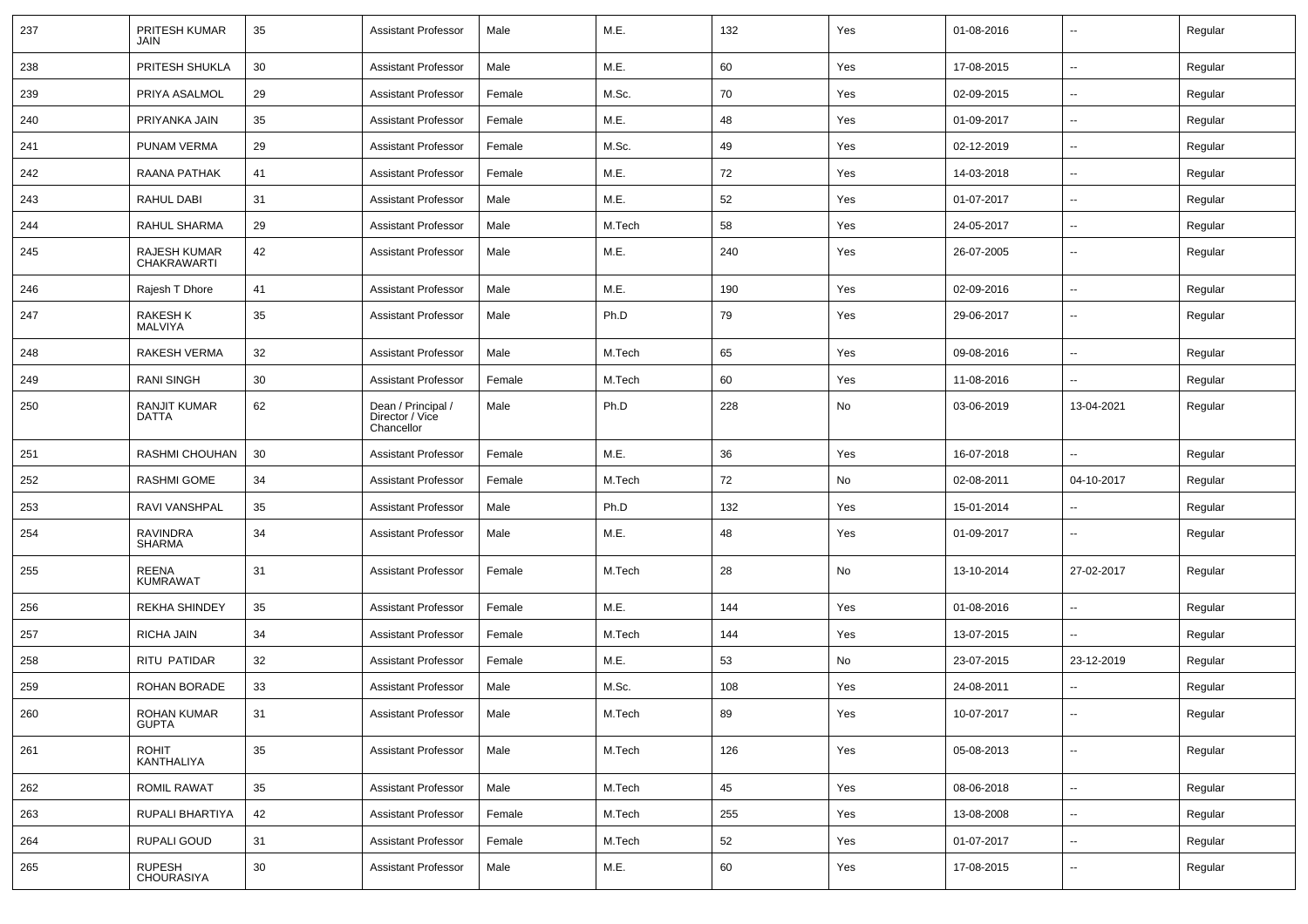| 266 | <b>RUPESH</b><br>NAGENDRA             | 34 | <b>Assistant Professor</b> | Male   | M.E.   | 112 | No  | 26-08-2013 | 21-08-2020               | Regular |
|-----|---------------------------------------|----|----------------------------|--------|--------|-----|-----|------------|--------------------------|---------|
| 267 | SACHIN CHIRGAYA                       | 37 | <b>Assistant Professor</b> | Male   | M.Tech | 42  | Yes | 20-06-2018 | $\sim$                   | Regular |
| 268 | <b>SACHIN YELE</b>                    | 36 | <b>Assistant Professor</b> | Male   | M.Tech | 180 | Yes | 01-05-2017 | $\overline{\phantom{a}}$ | Regular |
| 269 | <b>SANAT JAIN</b>                     | 46 | <b>Assistant Professor</b> | Male   | M.E.   | 96  | Yes | 01-04-2019 | $\overline{\phantom{a}}$ | Regular |
| 270 | <b>SANDEEP GARG</b>                   | 32 | <b>Assistant Professor</b> | Male   | M.E.   | 51  | Yes | 01-09-2017 | ۰.                       | Regular |
| 271 | SANDEEP KUMAR<br>JAIN                 | 35 | <b>Assistant Professor</b> | Male   | M.Tech | 120 | Yes | 01-07-2017 | $\overline{\phantom{a}}$ | Regular |
| 272 | SANDHYA VERMA                         | 39 | <b>Assistant Professor</b> | Female | Ph.D   | 72  | Yes | 25-06-2019 | $\sim$                   | Regular |
| 273 | <b>SANTOSH PATEL</b>                  | 34 | <b>Assistant Professor</b> | Male   | M.E.   | 102 | Yes | 18-09-2013 | $\overline{\phantom{a}}$ | Regular |
| 274 | <b>SANTOSH</b><br><b>PATIDAR</b>      | 35 | <b>Assistant Professor</b> | Male   | M.E.   | 156 | Yes | 24-07-2017 | $\overline{\phantom{a}}$ | Regular |
| 275 | SANTOSH YADAV                         | 31 | <b>Assistant Professor</b> | Male   | M.Tech | 89  | Yes | 16-06-2017 | $\overline{\phantom{a}}$ | Regular |
| 276 | <b>SATISH SHUKLA</b>                  | 43 | Associate Professor        | Male   | Ph.D   | 228 | Yes | 11-11-2009 | $\overline{\phantom{a}}$ | Regular |
| 277 | SHAMAYITA<br>PATRA                    | 37 | <b>Assistant Professor</b> | Female | Ph.D   | 72  | Yes | 18-11-2016 | --                       | Regular |
| 278 | <b>SHASHANK</b><br><b>VISHWAKARMA</b> | 30 | <b>Assistant Professor</b> | Male   | M.E.   | 60  | Yes | 17-08-2015 | --                       | Regular |
| 279 | SHILPA INDRA<br>JAIN                  | 31 | <b>Assistant Professor</b> | Female | M.Tech | 101 | Yes | 02-02-2016 | $\overline{a}$           | Regular |
| 280 | <b>SHILPA</b><br>RAHURIKAR            | 42 | <b>Assistant Professor</b> | Female | Ph.D   | 168 | Yes | 05-07-2018 | --                       | Regular |
| 281 | SHIRAZ HUSAIN                         | 37 | <b>Assistant Professor</b> | Male   | M.Tech | 107 | Yes | 05-09-2014 | --                       | Regular |
| 282 | SHISHIR JAIN                          | 51 | Professor                  | Male   | Ph.D   | 300 | Yes | 23-08-1996 | ۰.                       | Regular |
| 283 | SHIVAM<br><b>CHATURVEDI</b>           | 28 | <b>Assistant Professor</b> | Male   | M.Tech | 72  | Yes | 17-07-2015 | $\overline{\phantom{a}}$ | Regular |
| 284 | <b>SHRIKANT</b><br><b>TELANG</b>      | 37 | <b>Assistant Professor</b> | Male   | M.E.   | 60  | Yes | 18-02-2019 | $\overline{a}$           | Regular |
| 285 | SHUBHAM<br><b>KOTHARI</b>             | 32 | <b>Assistant Professor</b> | Male   | M.E.   | 42  | Yes | 01-06-2018 | $\overline{a}$           | Regular |
| 286 | <b>SHWETA MISHRA</b>                  | 38 | <b>Assistant Professor</b> | Female | Ph.D   | 192 | Yes | 01-12-2005 | $\sim$                   | Regular |
| 287 | SHWETA V k<br>PANDEY                  | 40 | <b>Assistant Professor</b> | Female | M.E.   | 180 | Yes | 30-06-2017 | $\overline{\phantom{a}}$ | Regular |
| 288 | SHYAM GEHLOT                          | 41 | <b>Assistant Professor</b> | Male   | M.E.   | 60  | Yes | 01-08-2016 | $\sim$                   | Regular |
| 289 | <b>SHYAM PATIDAR</b>                  | 41 | <b>Assistant Professor</b> | Male   | M.Tech | 58  | Yes | 01-08-2016 | $\sim$                   | Regular |
| 290 | SHYAM SUNDER<br>MEENA                 | 37 | <b>Assistant Professor</b> | Male   | M.E.   | 42  | Yes | 18-06-2018 | $\sim$                   | Regular |
| 291 | <b>SONAM MEHTA</b>                    | 34 | <b>Assistant Professor</b> | Female | M.Tech | 42  | Yes | 04-06-2018 | $\sim$                   | Regular |
| 292 | SUDEEP SHAW                           | 36 | <b>Assistant Professor</b> | Male   | M.Tech | 59  | No  | 01-03-2014 | 05-07-2016               | Regular |
| 293 | SUDHANSHU<br><b>DUBE</b>              | 60 | Associate Professor        | Male   | M.E.   | 240 | Yes | 10-09-2005 | ۰.                       | Regular |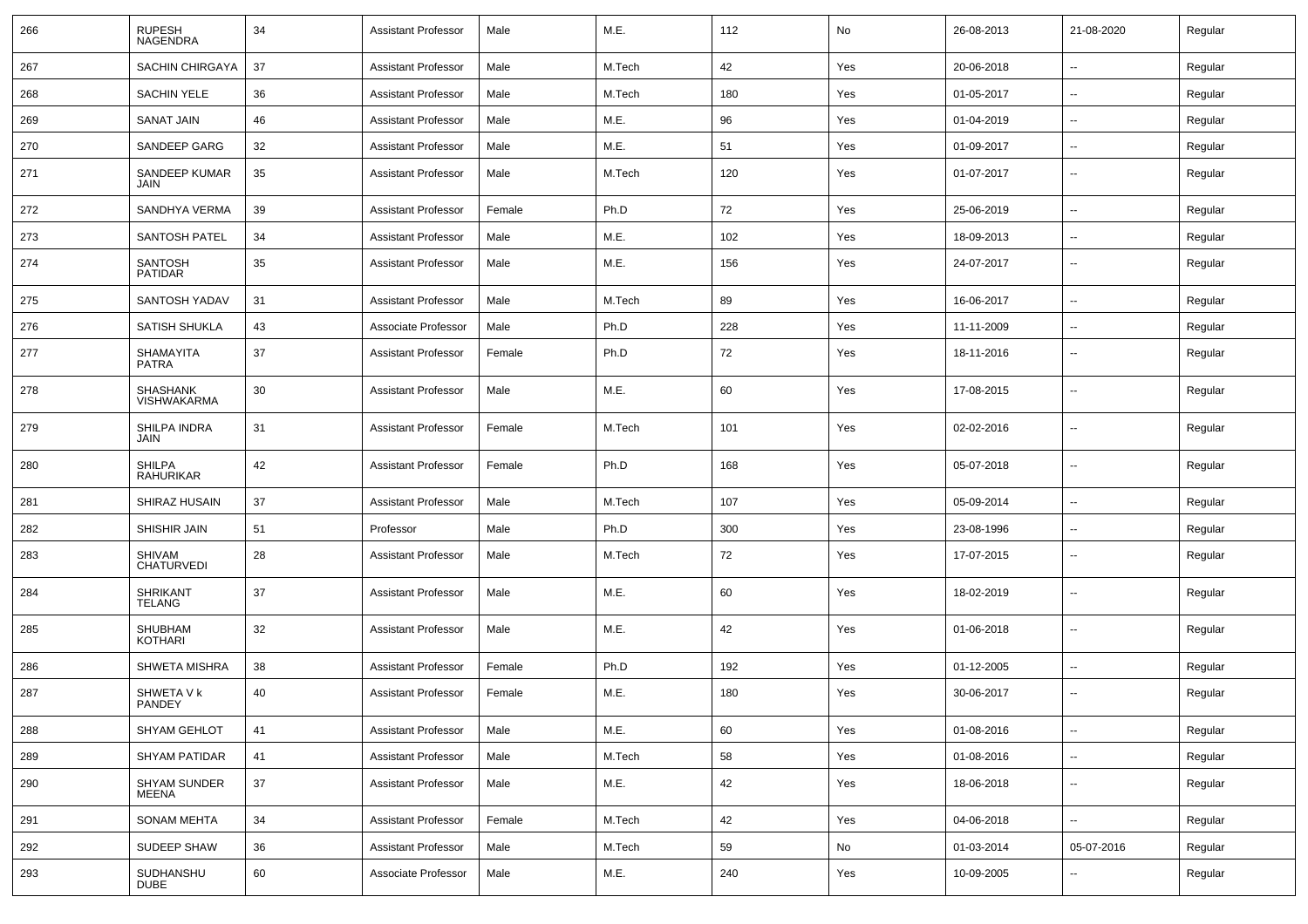| 294 | <b>SUJIT BADODIYA</b>                  | 35     | Assistant Professor        | Male   | M.Tech                            | 165 | Yes | 21-11-2011 | $\overline{\phantom{a}}$ | Regular |
|-----|----------------------------------------|--------|----------------------------|--------|-----------------------------------|-----|-----|------------|--------------------------|---------|
| 295 | <b>SUMIT CHANDAK</b>                   | 43     | Assistant Professor        | Male   | M.Tech                            | 228 | Yes | 01-09-2005 | -−                       | Regular |
| 296 | <b>SUMIT KUMAR</b><br><b>NIGAM</b>     | 39     | <b>Assistant Professor</b> | Male   | M.Tech                            | 42  | Yes | 07-06-2018 | ⊷.                       | Regular |
| 297 | <b>SUNIL PIPLEYA</b>                   | 36     | <b>Assistant Professor</b> | Male   | M.E.                              | 132 | Yes | 12-10-2009 | ⊷.                       | Regular |
| 298 | SUPRIYA VYAS                           | 36     | <b>Assistant Professor</b> | Female | M. Phil                           | 144 | Yes | 22-07-2013 | −−                       | Regular |
| 299 | <b>SURENDRA</b><br><b>KUMAR SHUKLA</b> | 40     | <b>Assistant Professor</b> | Male   | M.E.                              | 202 | Yes | 01-07-2017 | -−                       | Regular |
| 300 | <b>SUSHANTA NAIK</b>                   | 34     | <b>Assistant Professor</b> | Male   | M.Tech                            | 112 | Yes | 27-07-2015 |                          | Regular |
| 301 | <b>TANAY DAS</b>                       | 40     | <b>Assistant Professor</b> | Male   | Ph.D                              | 12  | No  | 07-07-2018 | 06-07-2019               | Regular |
| 302 | <b>TANVEER MALIK</b>                   | 43     | <b>Assistant Professor</b> | Male   | M.Tech                            | 229 | Yes | 09-04-2005 | ⊷.                       | Regular |
| 303 | <b>TAPAN KUMAR</b><br><b>SINHA</b>     | 60     | Professor                  | Male   | M.Tech                            | 442 | Yes | 12-03-1999 | ⊷.                       | Regular |
| 304 | TOSHI MANDLOI                          | 39     | Assistant Professor        | Female | M.Tech                            | 187 | Yes | 21-03-2006 | н.                       | Regular |
| 305 | UTTAM SHARMA                           | 50     | Professor                  | Male   | Ph.D                              | 336 | Yes | 05-12-2011 | -−                       | Regular |
| 306 | <b>VAIBHAV SINGH</b>                   | 30     | <b>Assistant Professor</b> | Male   | M.Tech                            | 70  | Yes | 22-05-2017 | --                       | Regular |
| 307 | <b>VARSHA PATHAK</b>                   | 42     | <b>Assistant Professor</b> | Female | M. Phil                           | 150 | Yes | 03-09-2015 | --                       | Regular |
| 308 | <b>VIJAY ACHARYA</b>                   | 53     | <b>Assistant Professor</b> | Male   | M. Phil                           | 228 | Yes | 30-09-2004 | ⊷.                       | Regular |
| 309 | <b>VIJAY KUMAR</b><br>CHAUHAN          | 40     | <b>Assistant Professor</b> | Male   | M.Tech                            | 130 | Yes | 13-07-2015 | ⊷.                       | Regular |
| 310 | <b>VIKAS TIWARI</b>                    | 38     | <b>Assistant Professor</b> | Male   | M.Tech                            | 61  | No  | 20-07-2015 | 29-06-2019               | Regular |
| 311 | <b>VIMAL KUMAR</b><br><b>DIXIT</b>     | 36     | <b>Assistant Professor</b> | Male   | M.E.                              | 60  | Yes | 21-08-2015 | $\overline{\phantom{a}}$ | Regular |
| 312 | <b>VINAY KUMAR</b><br><b>DUBEY</b>     | 30     | <b>Assistant Professor</b> | Male   | M.Tech                            | 24  | No  | 31-08-2015 | 03-10-2017               | Regular |
| 313 | YOGITA AGRAWAL                         | 45     | <b>Assistant Professor</b> | Female | M.Tech                            | 243 | Yes | 09-08-2001 | -−                       | Regular |
| 314 | YUVRAJ SHINDEY                         | 36     | <b>Assistant Professor</b> | Male   | Ph.D                              | 77  | Yes | 06-01-2020 |                          | Regular |
| 315 | ANUSHA GUPTA                           | 27     | <b>Assistant Professor</b> | Female | MBA                               | 12  | No  | 09-07-2018 | 10-06-2019               | Regular |
| 316 | <b>MOHIT KUMAR</b>                     | 28     | <b>Assistant Professor</b> | Male   | MA(MC): M.A.Mass<br>Communication | 24  | No  | 16-01-2019 | 26-07-2019               | Regular |
| 317 | NOBERT<br>SOLOMON                      | 41     | Assistant Professor        | Male   | $M.A$                             | 168 | Yes | 08-10-2018 |                          | Regular |
| 318 | PREETI KATHURIA                        | 42     | <b>Assistant Professor</b> | Female | Ph.D                              | 156 | Yes | 18-03-2019 | ω.                       | Regular |
| 319 | SMITHA ROSE                            | 41     | <b>Assistant Professor</b> | Female | M.A.(Sociology)                   | 36  | No  | 20-02-2019 | 19-09-2020               | Regular |
| 320 | SWATI OZA<br>SHARMA                    | $35\,$ | <b>Assistant Professor</b> | Female | Ph.D                              | 144 | Yes | 04-08-2018 | н,                       | Regular |
| 321 | <b>VIKAS RATHORE</b>                   | 35     | <b>Assistant Professor</b> | Male   | Ph.D                              | 120 | Yes | 16-07-2018 | Щ.                       | Regular |
| 322 | YOGITA MENON                           | 45     | <b>Assistant Professor</b> | Female | Ph.D                              | 10  | No  | 18-01-2019 | 24-10-2019               | Regular |
| 323 | <b>AMIT JOSHI</b>                      | 47     | <b>Assistant Professor</b> | Male   | Ph.D                              | 132 | Yes | 02-07-2018 | н,                       | Regular |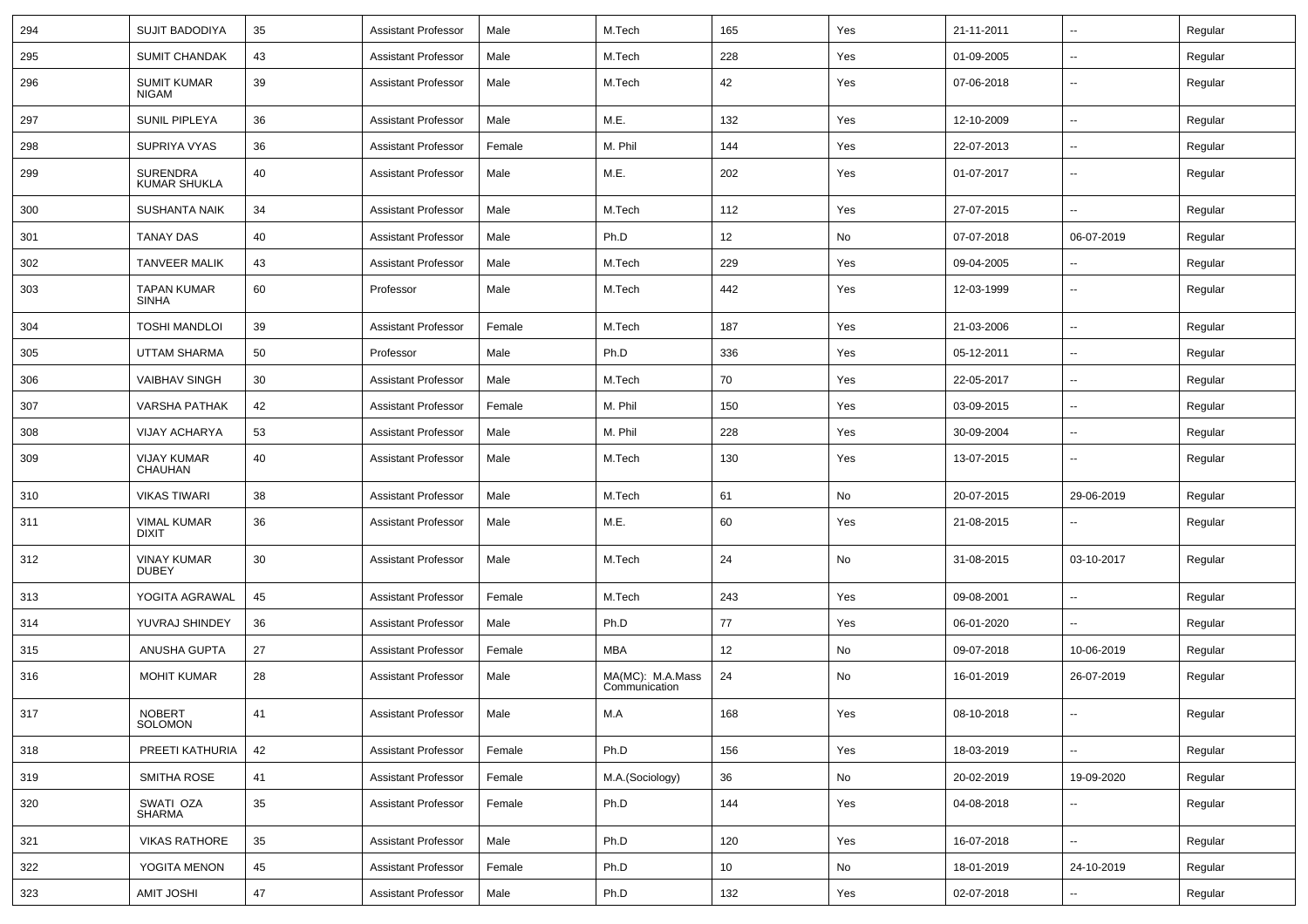| 324 | Anuj Kumar Pandey            | 28     | Assistant Professor                                 | Male   | <b>MBA</b>                        | 54             | No  | 11-06-2018 | 10-11-2020               | Regular |
|-----|------------------------------|--------|-----------------------------------------------------|--------|-----------------------------------|----------------|-----|------------|--------------------------|---------|
| 325 | Arpan Parashar               | 35     | <b>Assistant Professor</b>                          | Male   | Ph.D                              | 112            | No  | 01-08-2019 | 28-12-2020               | Regular |
| 326 | Dr Aditi Veda                | 29     | <b>Assistant Professor</b>                          | Female | Ph.D                              | 80             | Yes | 11-07-2019 | --                       | Regular |
| 327 | Dr Anupam Singh              | 36     | <b>Assistant Professor</b>                          | Male   | Ph.D                              | 103            | Yes | 24-07-2017 | ۰.                       | Regular |
| 328 | Dr Monica Sainy              | 45     | <b>Assistant Professor</b>                          | Female | Ph.D                              | 300            | Yes | 02-02-2017 | ۰.                       | Regular |
| 329 | Dr Namrata Jain              | 40     | <b>Assistant Professor</b>                          | Female | Ph.D                              | 168            | Yes | 01-06-2018 | u.                       | Regular |
| 330 | Dr Prashant Kumar<br>Siddhey | 37     | <b>Assistant Professor</b>                          | Male   | Ph.D                              | 156            | No  | 14-12-2010 | 03-01-2020               | Regular |
| 331 | Dr Rajeev Shukla             | 55     | Professor                                           | Male   | Ph.D                              | 358            | Yes | 18-09-2006 | Ξ.                       | Regular |
| 332 | Dr Rishu Roy                 | 42     | Associate Professor                                 | Female | Ph.D                              | 228            | Yes | 19-06-2017 | --                       | Regular |
| 333 | Dr Santosh Dhar              | 64     | Dean / Principal /<br>Director / Vice<br>Chancellor | Female | Ph.D                              | 360            | Yes | 01-04-2016 | Ξ.                       | Regular |
| 334 | Dr Sarita Rana               | 39     | <b>Assistant Professor</b>                          | Female | Ph.D                              | 156            | Yes | 03-07-2021 | $\overline{\phantom{a}}$ | Regular |
| 335 | Dr Shweta Dani               | 41     | <b>Assistant Professor</b>                          | Female | Ph.D                              | 96             | Yes | 12-08-2021 | $\overline{\phantom{a}}$ | Regular |
| 336 | Dr Tushar Kanti<br>Mandal    | 61     | Professor                                           | Male   | Ph.D                              | 288            | Yes | 03-11-2017 | --                       | Regular |
| 337 | Dr Upinder Dhar              | 65     | Dean / Principal /<br>Director / Vice<br>Chancellor | Male   | Ph.D                              | 408            | Yes | 29-06-2015 | ۰.                       | Regular |
| 338 | DrPragati Tomar              | 35     | <b>Assistant Professor</b>                          | Female | Ph.D                              | 159            | Yes | 11-02-2010 | u.                       | Regular |
| 339 | Ekta Singh                   | 30     | <b>Assistant Professor</b>                          | Female | <b>MBA</b>                        | 39             | No  | 14-07-2017 | 30-09-2017               | Regular |
| 340 | <b>JUNNY KUMARI</b>          | 32     | <b>Assistant Professor</b>                          | Female | MA(MC): M.A.Mass<br>Communication | $\overline{7}$ | No  | 27-03-2019 | 16-10-2019               | Regular |
| 341 | Manisha Pipariya             | 30     | <b>Assistant Professor</b>                          | Female | <b>MBA</b>                        | 72             | Yes | 09-12-2019 | --                       | Regular |
| 342 | Nikhilesh Singh<br>Thakur    | 32     | <b>Assistant Professor</b>                          | Male   | <b>MBA</b>                        | 36             | No  | 15-09-2017 | 15-03-2019               | Regular |
| 343 | Pooja Verma                  | 25     | <b>Assistant Professor</b>                          | Female | <b>MBA</b>                        | 60             | Yes | 01-02-2021 | u.                       | Regular |
| 344 | Pragya Jarolia               | 40     | Associate Professor                                 | Female | Ph.D                              | 199            | Yes | 01-01-2020 | $\sim$                   | Regular |
| 345 | Ruchi Arya                   | 30     | <b>Assistant Professor</b>                          | Female | <b>MBA</b>                        | 57             | Yes | 01-08-2017 | $\overline{\phantom{a}}$ | Regular |
| 346 | SHEULI DE<br>SARKAR          | 28     | <b>Assistant Professor</b>                          | Female | MA(MC): M.A.Mass<br>Communication | 72             | Yes | 10-04-2019 | --                       | Regular |
| 347 | Vikas Sharma                 | 38     | <b>Assistant Professor</b>                          | Male   | <b>MBA</b>                        | 180            | Yes | 20-01-2021 | $\sim$                   | Regular |
| 348 | Vinayak<br>Vishwakarma       | $35\,$ | <b>Assistant Professor</b>                          | Male   | Ph.D                              | 96             | Yes | 01-01-2020 | --                       | Regular |
| 349 | Dr Uttama Sharma             | $30\,$ | Assistant Professor                                 | Female | Ph.D                              | 48             | Yes | 01-09-2020 | ш.                       | Regular |
| 350 | Dr Deepali Saxena            | 32     | <b>Assistant Professor</b>                          | Female | Ph.D                              | 12             | Yes | 15-10-2020 | $\overline{\phantom{a}}$ | Regular |
| 351 | Krutika Jain                 | 29     | <b>Assistant Professor</b>                          | Female | M.Arch.                           | 78             | Yes | 04-01-2021 | $\sim$                   | Regular |
| 352 | <b>Hiral Pandey</b>          | $25\,$ | <b>Assistant Professor</b>                          | Male   | LLB                               | 12             | Yes | 01-04-2021 | $\sim$                   | Regular |